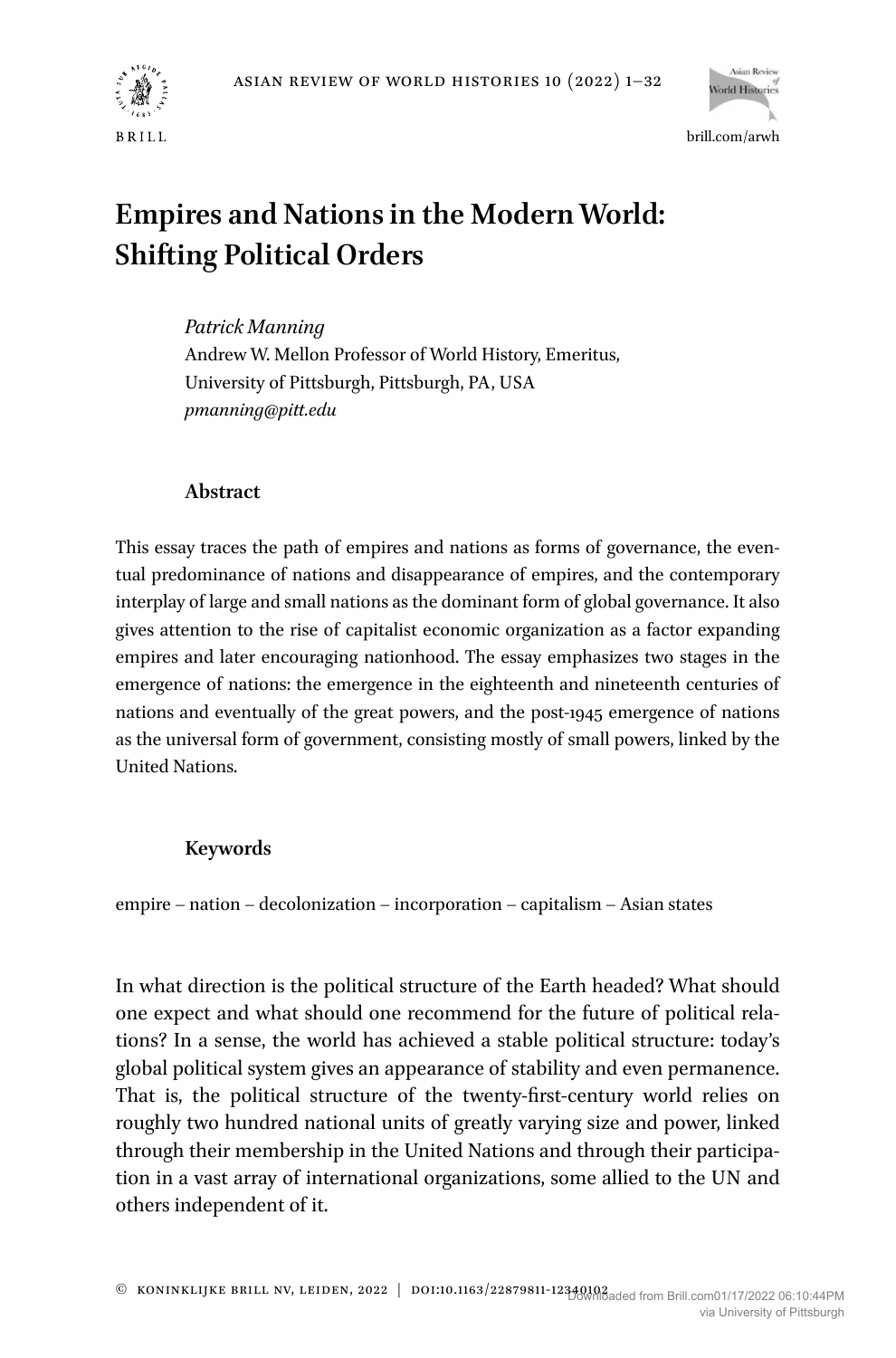Yet the politics of today operate in a vastly different fashion from the politics of a century ago, when World War I was coming to an end. Further, during the century preceding 1918, the changes in global political organization matched or even exceeded those of the twentieth century. Looking back upon this record, would we not be imprudent to assume that our present conditions represent a stable political equilibrium?

While the biggest questions about global politics are forward-looking, one has no choice but to address those questions by considering the past. This article, therefore, traces the ancestry of the contemporary political order. It explores the interplay of empires and nations, the main forms of large-scale governance, in the era since 1500. Before the emergence of nations, empires had already existed for more than two millennia; they fluctuated in size, reaching a peak in extent in the early twentieth century. Nations began to form after 1500, mostly out of monarchies but also from breakaway imperial provinces and ambitious ethnic confederations; by the year 2000, nations encompassed virtually the whole world.

I seek to present this review as a global story of political change. To tell a global political story requires that one acknowledge European initiatives and events from the seventeenth through the twentieth centuries, yet it also requires that one minimize Eurocentric bias. For this reason, I seek to add substantial attention to Asian polities and Asian political developments, especially after 1750. That is, while European creation and domination of maritime routes did open the Atlantic to travel and link it with the Indian Ocean and the Pacific, the effects of changing commercial and political relations were universal.

Previous authors have written with breadth and depth on the global political system. I seek to draw on their work, as well as encyclopedic resources for details of political change.1 The article is presented in six main sections. It begins with a highly compressed background on polities and governance worldwide, from 800 to 1500 CE. The second section, the most detailed, provides a narrative of the rise and fall of empires from 1500 to 1980. The third section narrates national polities and the accompanying national movements as their number

<sup>1</sup> Exemplified by the writings of Victor Lieberman (2003, 2009), Jeremy Black (2017), Ernest Gellner (1997), Benedict Anderson (2006), Jane Burbank and Frederick Cooper (2010), Heather Streets-Salter and Trevor Getz (2016), Hans Kohn (1961), Geoffrey Parker (2013), Janet Abu-Lughod (1989), and Robinson and Gallagher (1961). Encyclopedic articles, notably in *Wikipedia*, provide useful categorizations of polities. In addition, this essay is intended to be stage one of a two-stage project. The second stage will introduce the expansion of global migration and the emergence of diasporas as substantial structures in global society and politics.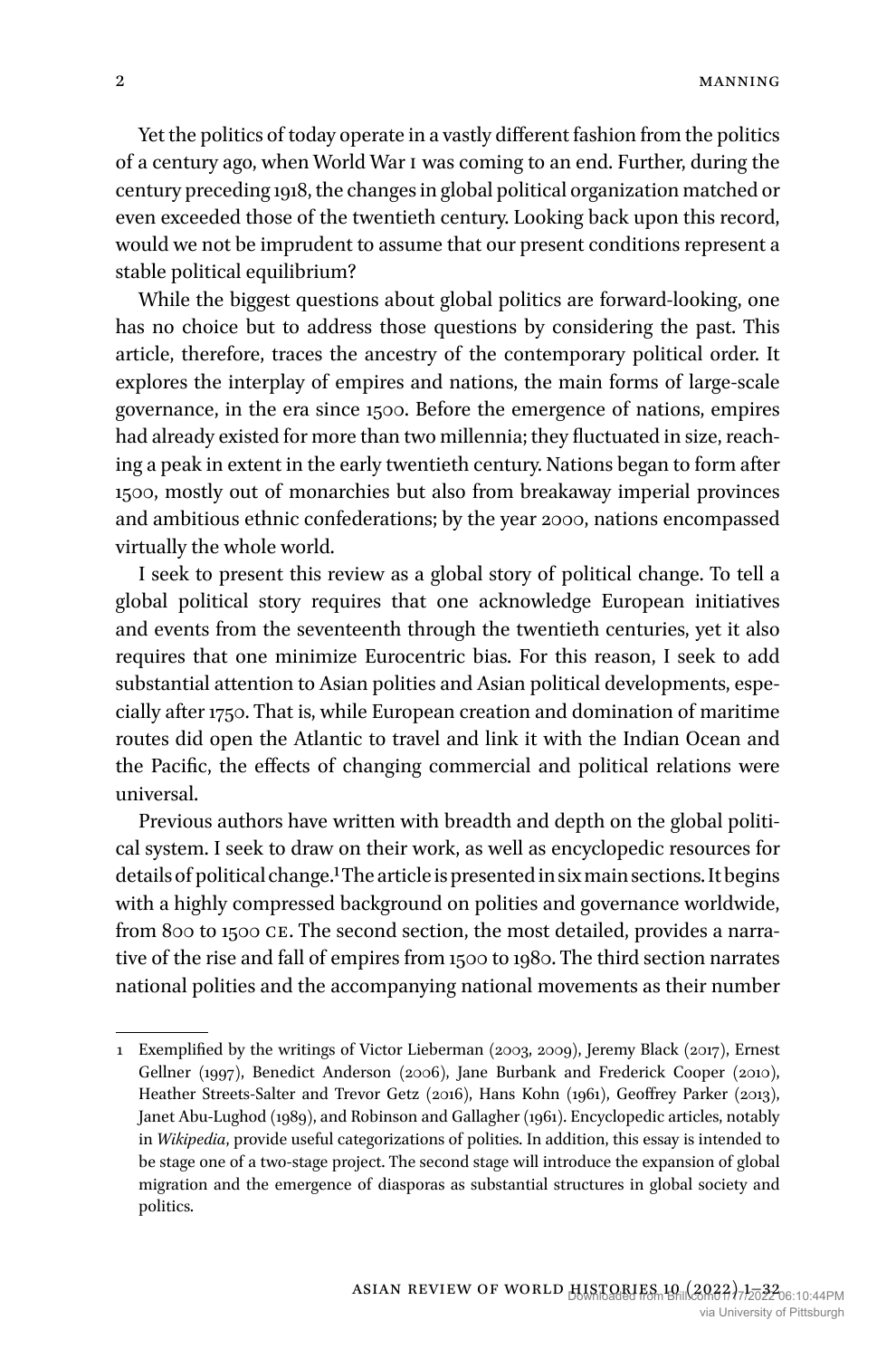accelerated in several periods from the sixteenth century to 1980. The fourth section summarizes the fates of the many colonies created by empires, with some colonies becoming nations, others becoming part of existing nations, and all feeling the powerful influence of the capitalist empires during both colonization and decolonization. In the fifth and concluding section, I analyze the character of global politics in the postimperial era: the global politics of sharply varying nation states, national interconnection through international organizations, and the often-perilous balance of great powers with each other and with smaller nations. I also include some reference to the growing influence of corporate enterprise in global politics.

#### **1 Polities and Political Change before 1500**

Here is a compressed review of political change and fluctuation in the seven centuries from 800 to 1500 CE: a cross-sectional survey of polities, political fluctuation, and political change. As such, it is intended to provide the groundwork for distinguishing which post-1500 political changes were in fact novelties – rather than recurrences of earlier developments. In the various sections, the details of polities and their changes are discussed most prominently for Eurasia, but also with attention to Africa, the Americas, and Oceania.

The polities of the era from 800 to 1500 were capped by a succession of empires ranging from small to enormous. Alongside the empires (and at times consumed by them) were monarchies of medium to small size, polities organized through religious leadership, and ethnic structures governing through clans, lineages, and age-groups. There were also numerous communities that lacked any permanent political structure but which were commonly able to assemble an organization in an emergency.

The social conditions of polities, large and small, were interrelated especially through a variety of social, technological, economic, and cultural institutions. Households and communities consisted, most numerously, of peasant farmers and artisans, many of whom also raised domestic animals. Polities interacted with herders, foragers, and those artisans who were included in the two groups, with migrants who drifted between communities and with dependents and subordinates held within them. Elite families gained wealth and power through their control of land, their influence in exchange and commerce, and their prominence in ritual and religion. Various members of society developed specializations such as ceramics, metallurgy, literacy, religion, commerce, and shipping – and the waging of war. Most influential were monarchs and the courtiers or landowners who surrounded them. In Eurasia and Africa, most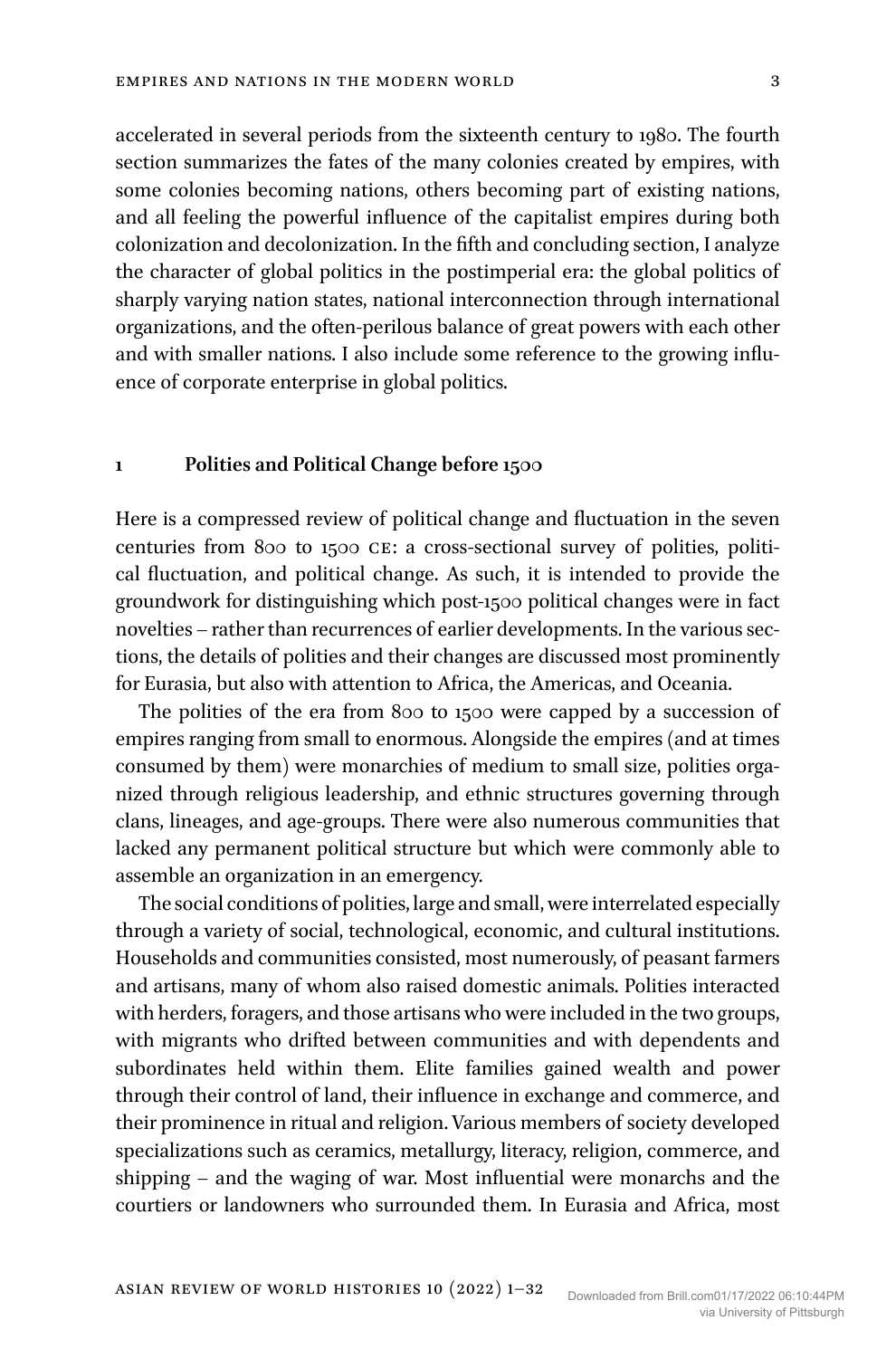4 MANNING

households relied on iron and copper tools; in the Americas, metallurgy was in copper. Literacy and the use of horses were present throughout Eurasia and in almost half of Africa.

Over time, polities grew in number and extent. For the largest and bestdocumented polities, this growth tended to proceed at a modest rate, though with substantial fluctuations. As empires expanded, they conquered and incorporated three general types of polity – preceding empires, monarchies (both local and regional), and polities with ethnic organization (including nomadic confederations). Both empires and monarchies were governed by courts that centralized military power and elite cultural production. In Eurasia, Victor Lieberman's long-term survey of polities distinguishes an "exposed zone" and a "protected zone." The exposed zone was that of Inner Asia, with grasslands from China and Manchuria in the east to the Black Sea in the west. These grasslands were open to movements by armies of nomadic origin, who established universal empires in the agricultural lands within reach of the grasslands, that is in China, India, Persia, and West Asia.2 The immense Mongol state and its successor states dominated the exposed zone from 1200 to 1550.<sup>3</sup> In contrast, the protected zone of Eurasia, isolated from the grasslands by waters and mountains, included Japan, Korea, Sri Lanka, Southeast Asia, plus Western Europe and northern Europe. This was the zone of commercial empires (Srivijaya, Chola, Ryukyu, Yemen, and the Vikings). In the protected zone, polities were smaller, with a modest cultural gap between rulers and ruled, and with a stronger sense of inclusion (Lieberman 2021: 7). Beyond Eurasia, major polities in Africa arose along the Mediterranean coast and in the densely populated grasslands south of the Sahara, the fertile highland areas of the continent's east, and the major river valleys of its south and southwest. These included local and regional monarchies throughout the continent and a succession of empires in northern and eastern regions.

## **1.1** *Expanding Commerce*

The quantity and variety of commercial exchange grew considerably between 800 and 1500  $CE - in$  Eurasia, Africa, and the Americas – but with substantial fluctuation. The conquests of the Vikings in Europe, Song in China, and

<sup>2</sup> The creation of stable, imperial administration within the grasslands began in the sixth century CE, as the GokTurk Khaganate maintained its structure for seventy years. For a millennium, empires of Eurasia were based alternately on the grasslands and on the adjoining agricultural regions (Lieberman 2003).

<sup>3</sup> The Mongols' era of dominance was from 1200 to 1350; successor states included the Timurids, Ming, Ottomans, Golden Horde, and Tatars to 1550 or thereafter. Inclusion of Russian and Safavid states extends steppe domination still further.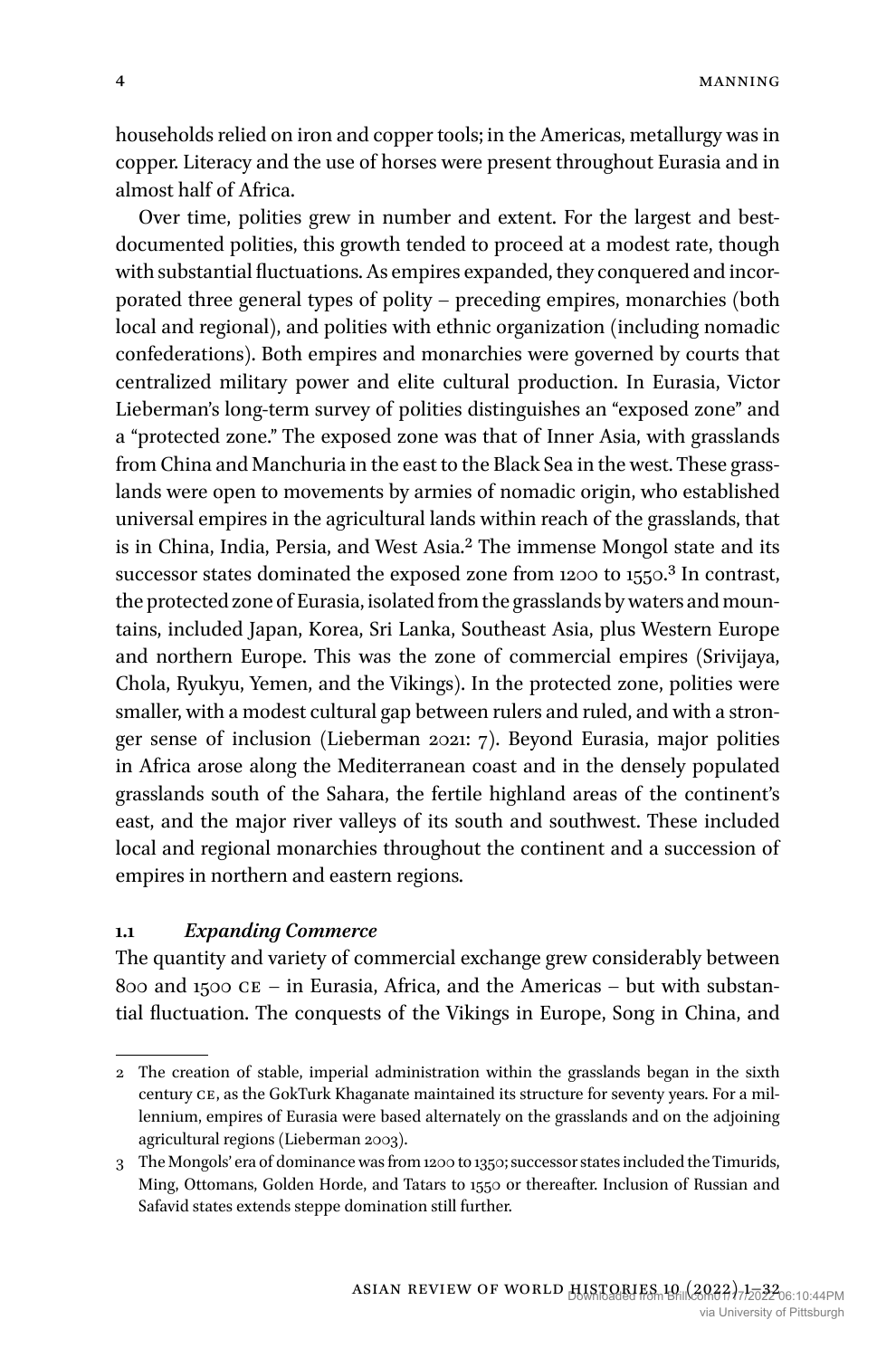Mongols in Eurasia show a pattern: military destruction of existing commerce, then commerce's expansion under the new regime. Maritime commerce grew with Mediterranean voyages to northern Europe and with voyages linking Arabia, India, Indonesia, and China (Grafe and Gelderblom 2010; Bajani 2020; Abu-Lughod 1989). Small changes in technology and social organization of commerce compounded, both in terrestrial and maritime trade, so that the social role of merchants became gradually more significant, even though they were less socially prominent than the kings and emperors of their day.

In Eurasia and the northern half of Africa, warfare relied especially on cavalry, with the individual horsemen preparing their mounts and joining for battle. Warming climate and expanding grassland facilitated cavalry forces from 800 to 1300. The construction of fortifications, especially walled cities, was a response to cavalry, one that required large-scale recruitment of labor. But other weapons and tactics played their part: the Mongols of the thirteenth century relied on their light cavalry, but they also needed iron foundries, siege engines, and naval fleets. From the late fourteenth century in Eurasia, gunpowder technology developed, enabling invention of artillery that could smash city walls, along with newly firearms-based infantry to accompany archery, spears, and swords. Especially as a result of artillery, the cost of large-scale warfare increased, and with it came further centralization of large states, reinforced by an ideology of the absolute and autocratic power of monarchs.

For much of the world, temperature and humidity rose from roughly 800 to 1300 CE, then declined from 1300 to 1800 CE, and rose rapidly after 1800 [\(www.ipcc.ch\)](http://www.ipcc.ch). The early period of rising temperature and humidity tended to support expansion of agriculture, population, and polities; but short-term fluctuations in climate could have opposite effects. This was the era of the Song empire in China and the Fatimid empire centered in Egypt. South of Egypt lay the Ethiopian Empire and to the west lay the Almoravids and their Almohad successors in the Maghreb; other African empires included Ghana and Mali, Zimbabwe, the Swahili states, and states of the lower Congo valley and the Nile highlands. Commercial networks linked regions of the African continent to each other and to the Mediterranean and the Indian Ocean (Ehret 2016).

From 1300 to 1500, the period of declining temperature and humidity, Eurasia experienced the collapse of numerous polities, accompanied by pandemic disease. (A similar pattern struck the Americas in the sixteenth century.) Commercial expansion conflicted with war and political expansion. In this era of imperial decline – for instance, after the decline of the Mongol Empire – monarchies and other forms of localized polities regained their independence. In the exposed zone and then beyond, bubonic plague devastated China, Central Asia, Europe, West Asia, and also India and parts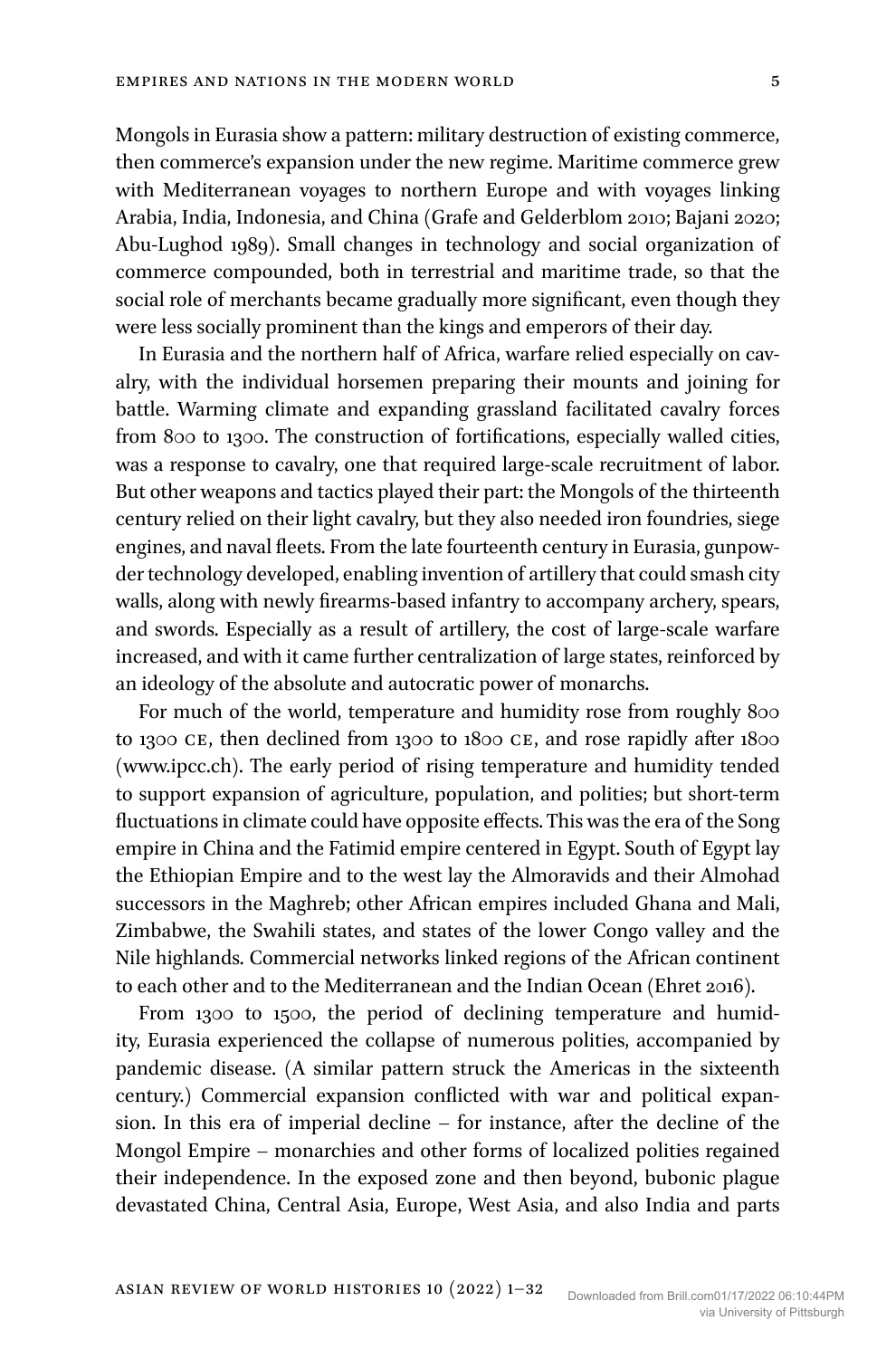of Africa. After the initial wave of plague, Eurasia's most potent political force was the empire of Timur; from 1370 to 1405, he destroyed Delhi, Baghdad, and the Golden Horde capital of Sarai. Timur further humiliated the Ottomans and Muscovy, then threatened the newly established Ming (Darwin 2007). In the west of the protected zone, the Holy Roman Empire nearly collapsed at the peak of the plague; in the east, Majapahit was the principal commercial state based on Java, from 1293 to 1527, while Vijayanagar led a Hindu renaissance in south India. Muslim merchants traded among Yemen, Oman, and Calicut; Islam expanded into the eastern Indian Ocean ca. 1500, at much the same time as Portuguese merchants arrived (Lieberman 2009).

The year 1500 is commonly taken as a moment of transition in world history, especially because of the voyages of Columbus and da Gama. It is important, however, not to exaggerate the significance of that moment. First, as has been shown here, for virtually no region of the world did the year 1500 reflect a sudden beginning of states and politics. The period from 800 to 1500 CE saw the continuation, fluctuation, and expansion of long-established, steadily transforming, and often contradictory patterns in polities and commerce. Second, the interactions of politics and commerce were divided into a period of climatic warming and demographic expansion before 1300 and a period of cooling, demographic decline, and political troubles from 1300 to 1500. Third – and of importance here – while absolutist states were remarkably prominent in the early modern world, such absolutism did not suddenly appear in sixteenthcentury Europe. Instead, absolutism arose throughout Eurasia as the result of a longer and more global process of change in polities, commerce, and the technology of warfare.

#### **2 Waves of Empires, 1500–1980**

Empires existing in 1500 included the Ottoman Empire (founded 1300), the Ming Empire (founded 1368), the Holy Roman Empire (founded 962), Songhai (founded 1465), Ethiopia (founded 1300), and the Aztec (1428) and Inca (1438) empires. After 1500, a major expansion of empires took place. The already large Ottoman Empire (1512) grew larger, Muscovy expanded substantially (1505), the Safavid state was formed out of a Persian social movement that linked Sufis and shi'a (1501), and the Mughal Empire was founded in North India (1526). In addition, two overseas empires were created by Portugal (1500) and Spain (1520). As of the late sixteenth century, this full set of empires had grown to control perhaps one-fifth of the surface of the Earth: the Ottoman Empire,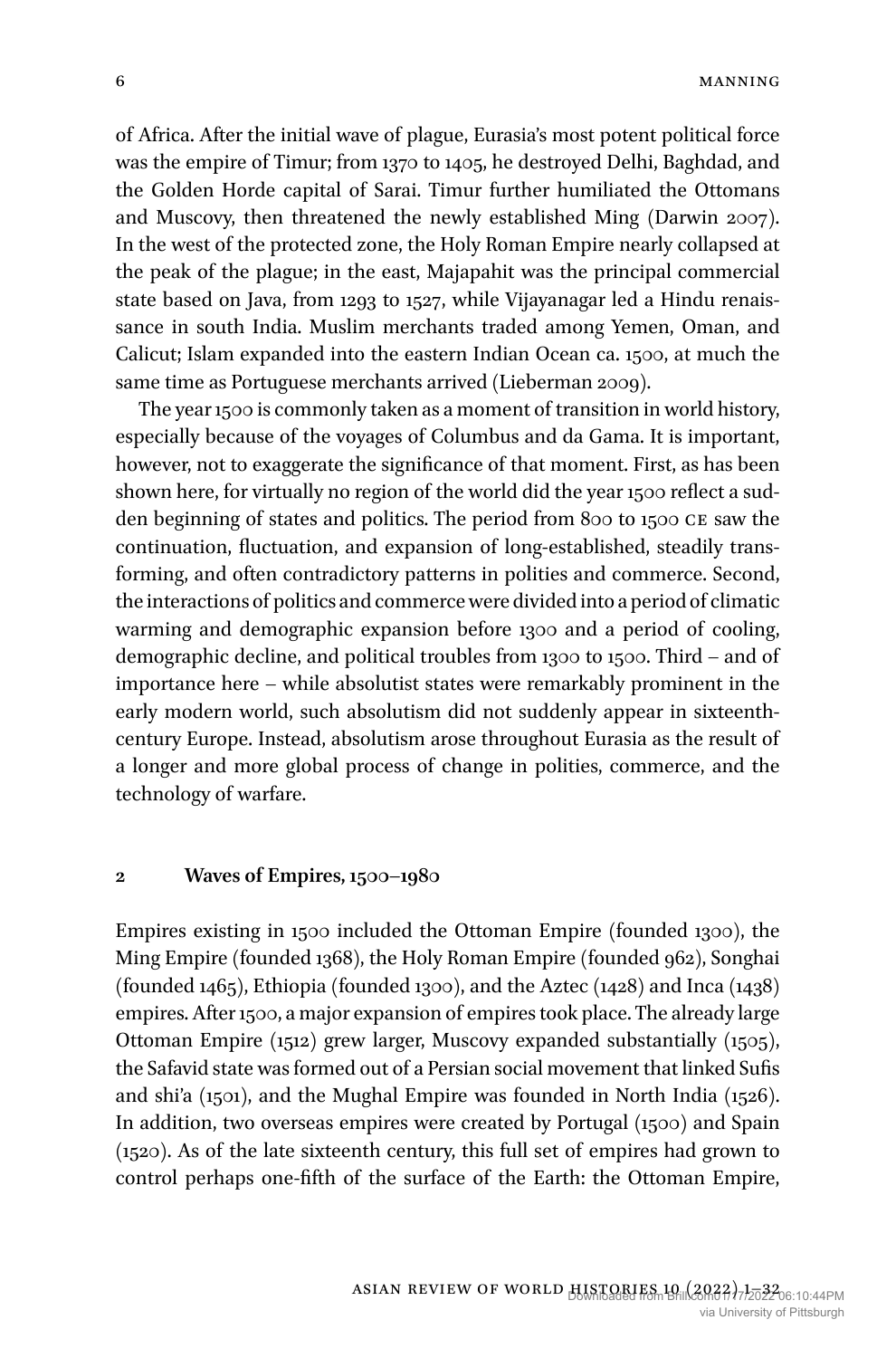Ming China, Mughal India, Solomonid Ethiopia, Safavid Persia, Tsarist Russia, Spain's empire (in Europe, the Americas, and the Pacific), and Portugal's (Brazil plus small colonies in Africa and Asia).

In the early seventeenth century, Dutch, English, French, and Danish merchants and warriors expanded by sea. In imitation of the Spanish and Portuguese, they opened settlements in the Americas and trading posts in Africa and the Indian Ocean. The Dutch seized Portuguese colonies and tried unsuccessfully to force Ming China to expel Portuguese merchants and allow Dutch trade (Streets-Salter and Getz 2016: 111–95). In mid-century, the Dutch and English fought three wars for European commercial supremacy.4 By the end of the century, expanding Russian and Qing regimes (the latter ruled China from 1644) agreed in 1689 to a border drawn north of Mongolia and of the Amur Valley watershed. In an important innovation of that same year, William of Orange, the *stadthouder* or monarch of the Netherlands, and his wife, Mary of England, became joint monarchs of England. The resulting Dutch–English alliance of states and merchant interests – with common pro-merchant policies in each of the national states and their empires – laid the groundwork for a collaboration that would include other nations and their mercantile elites in expanding industrial production, worldwide commerce, and military power (Scott 2018: 225–35; Brandon 2015: 256; Manning 2020: 182–83).

## **2.1** *Empires, 1700–1850*

In the eighteenth century, empires declined almost as much as they expanded. The Qing state was the exception: it incorporated Tibet and Xinjiang in the 1750s, becoming the world's largest empire in area and definitely in population. The other autocratic empires expanded little or declined. The Safavid state fell in the 1720s but was replaced by the warlord Nader Shah; the Mughal state diminished and was largely replaced by the Maratha state of western India (Bayly 2004: 91; Gordon 1993). The Russian Empire did not expand until late in the century, when it seized much of Poland and Ukraine. The overseas colonies of Western European states remained small and huddled along coastlines, even in the Americas. By the end of the century, Britain had small territories in North America, the Caribbean, the Indian Ocean, and Australia**;** the Netherlands held Asian islands and small colonies in Africa and the Caribbean; and France held small lands in the Atlantic and Indian Ocean. The overseas empires of Spain and Portugal changed little in extent. But

<sup>4</sup> Anglo–Dutch wars took place in 1652–54, 1665–67, and 1672–74; the English seized New Netherland in 1664.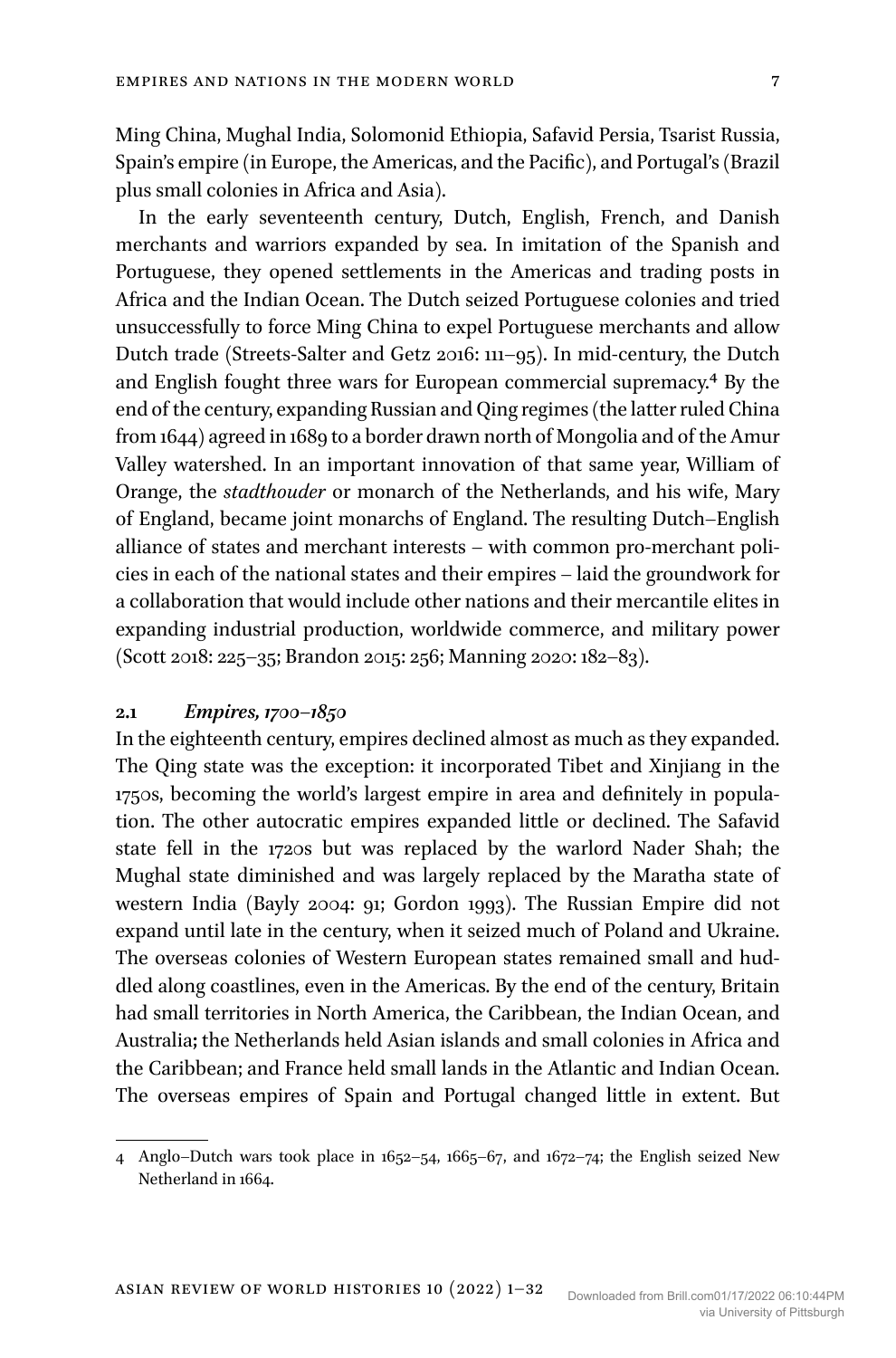important transformations had taken place among the European empires. The regimes of Britain and Netherland continued their two-dimensional collaboration, linking merchant elites with the state and linking the commercial policies of the states. Elsewhere, the dynastic empires of Europe and Asia sought to monopolize rather than share power.

At mid-century the Seven Years' War (1756–63) pitted France against Britain in a general struggle of the European powers, one that involved the two nations' overseas empires and then that of Spain as well.5 France was wealthy and populous but ruled by a dynastic autocracy. Britain, with a state benefiting from wider social alliances, was able to raise taxes that financed a superior navy (Kennedy 1987). Britain emerged supreme in war and then led in forming the early stages of a capitalist system – with intensive production, capitalized commerce, efficient financing, and a strong military.6 While English factory production of cotton textiles has received the most attention, England's full capitalist process included silk textiles in Bengal and sugar in Jamaica, allied with Netherlands industry and banking as these grew with production and trade in Java. In the same era, intensive slave production of sugar expanded in Spanish Cuba and French Saint-Domingue, exceeding that of British Jamaica.7 The United States, recognized as independent in 1783, adopted a threepronged pro-capitalist policy, with industrial production and overseas trade in the Northeast, slave production of cotton in the South, and imperial expansion to the West (North 1966). In sum, these were the elements of the fledgling system of a global capitalist economy in the late eighteenth century: links of merchants and states, factory production, labor recruitment, national polities, empire, colonial exploitation, and long-distance trade.<sup>8</sup>

Once the powerful French monarchy collapsed from within, beginning in 1789, Europe entered a quarter century of revolutionary turmoil and war. Wars and regime changes convulsed the continent; global naval war was conducted between Britain and France (Bayly 2004: 96–99). In the most grueling and deadly of all the wars, slaves rose in 1791 to destroy slavery and defend their freedom, creating what became the independent nation of Haiti in 1804

<sup>5</sup> The competing camps were Britain and Prussia against France, the Habsburg state, and Russia, with the larger alliance eventually including Spain.

<sup>6</sup> For a review of recent analysis of the British industrial revolution, see Wrigley 2018.

<sup>7</sup> Otherwise, absolutist France, Spain, and Portugal sought modest reforms. That is, neither the Spanish nor French monarchies had policies of allying with merchants, although the merchants and planters of Cuba and St.-Domingue gained exceptional power and wealth in the late eighteenth century (Bayly 2004: 92–95; Kennedy 1987).

<sup>8</sup> On Australia as a British penal colony, see Hughes 1986. On smaller empires of the eighteenth century, see Hämäläinen 2008; and Law 1991.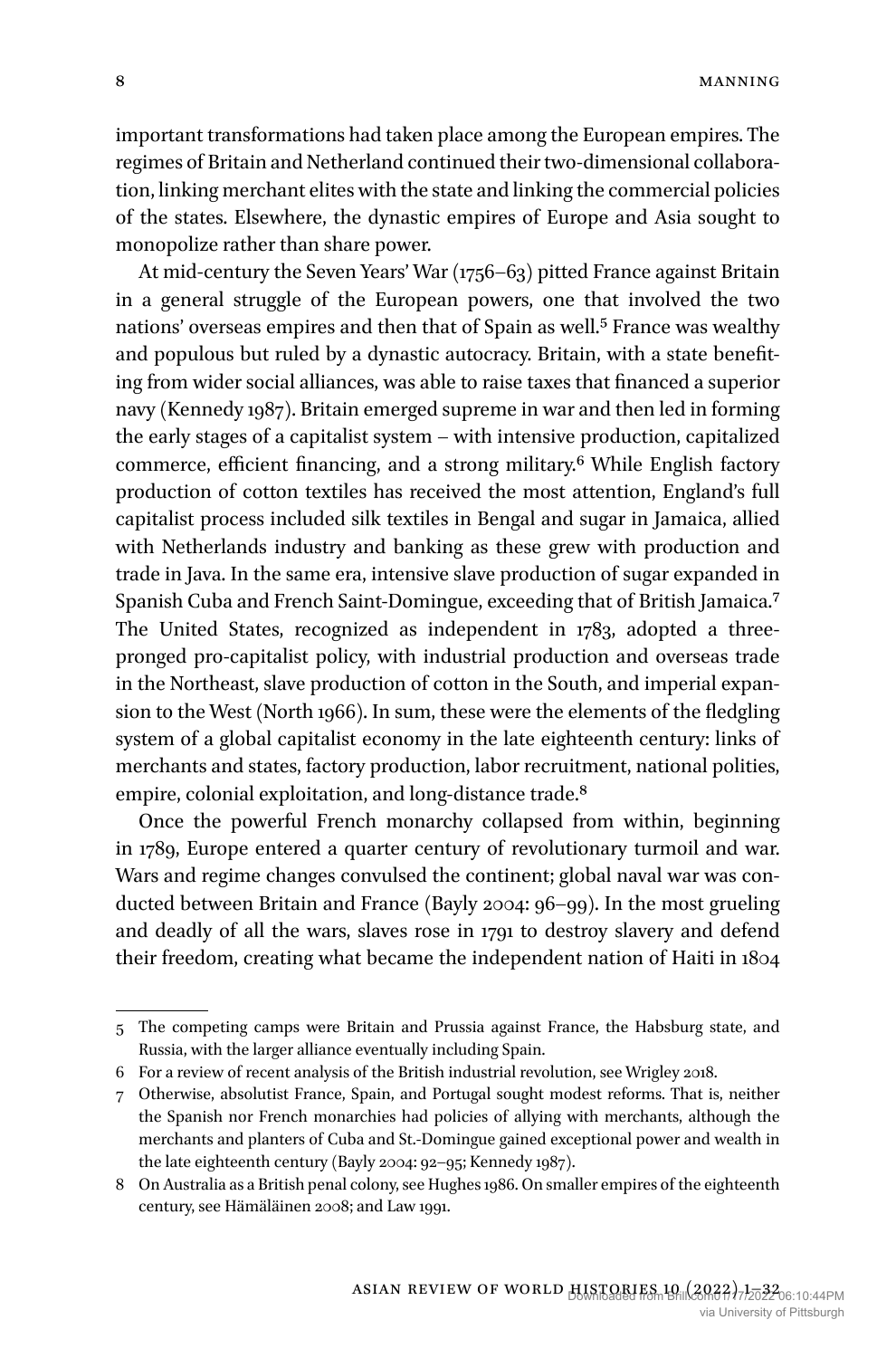(Geggus 2001). The French Republic abolished slavery overseas for a time, yet maintained an empire within Europe. Napoleon, the brilliant general, dictator, and then monarch of the French, ruled through absolutism but also through reliance on social movements (Hopkins 2018: 70–72). The United States, a neutral power in commerce during most of the long naval war, prospered greatly in industrial production and in slave production of cotton. Once again, France failed to establish its dominance of Europe and the oceans; the British seized French, Dutch, Spanish, and other colonial territories in the Caribbean, Africa, and Asia (Bayly 2004: 125–32).

Despite the global warfare, the world of 1800 was not yet under European dominance. Britain had lost the United States, the English East India Company made only marginal gains in its Second Maratha War, and the French, Spanish, and Portuguese were losing all but tiny pieces of their empires. Instead, the new empires of the dawning nineteenth century were based on Asian and African polities. The Qajar state, founded in 1795, expanded Persian rule to the north and east, while the Qing Empire maintained its maximal territorial extent until the 1850s. Beginning in 1805, Muhammad Ali Pasha built an empire in Egypt that conquered Sudan and Arabia and nearly took Istanbul before a decisive British intervention in 1842 reduced his holdings to Egypt alone. The Sokoto Caliphate, formed in 1804 in the north of Nigeria, governed millions for a century; Kamehameha conquered all of the Hawaiian Islands by 1795; the Imerina state ruled most of Madagascar from 1820 to 1897; the Zulu state was predominant in southern Africa from 1816 to 1879; and the Ethiopian Empire reached its peak in the 1890s.

After the defeat of Napoleon, pro-capitalist states and capitalist empires expanded, without yet equaling the dynastic empires in size or influence. The biggest imperial expansion, from 1800 to 1850, was the acquisition by the United States of the remaining three-fourths of North America's lands south of the 49th parallel and north of Mexico.<sup>9</sup> In the Old World, pro-capitalist Britain and the absolutist Habsburg Empire presided over the Concert of Europe, a tense negotiation of that continent's post-1814 political arrangements (Jarrett 2013). Most interpretations of the Concert of Europe emphasize the conservative nature of its political choices; an interpretation focusing on institutions of capitalism suggests instead that the expansion of constitutional monarchies

<sup>9</sup> The United States gained title to all lands from the Appalachian Mountains to the Mississippi River (north of Florida) in 1783. After 1800, the United States gained title to the Louisiana Territory in 1803, Florida in 1819, Texas in 1846, much of the Oregon Country in 1846, and the Mexican cession (the land from Texas to California) in 1848. Occupation and control of these lands came later.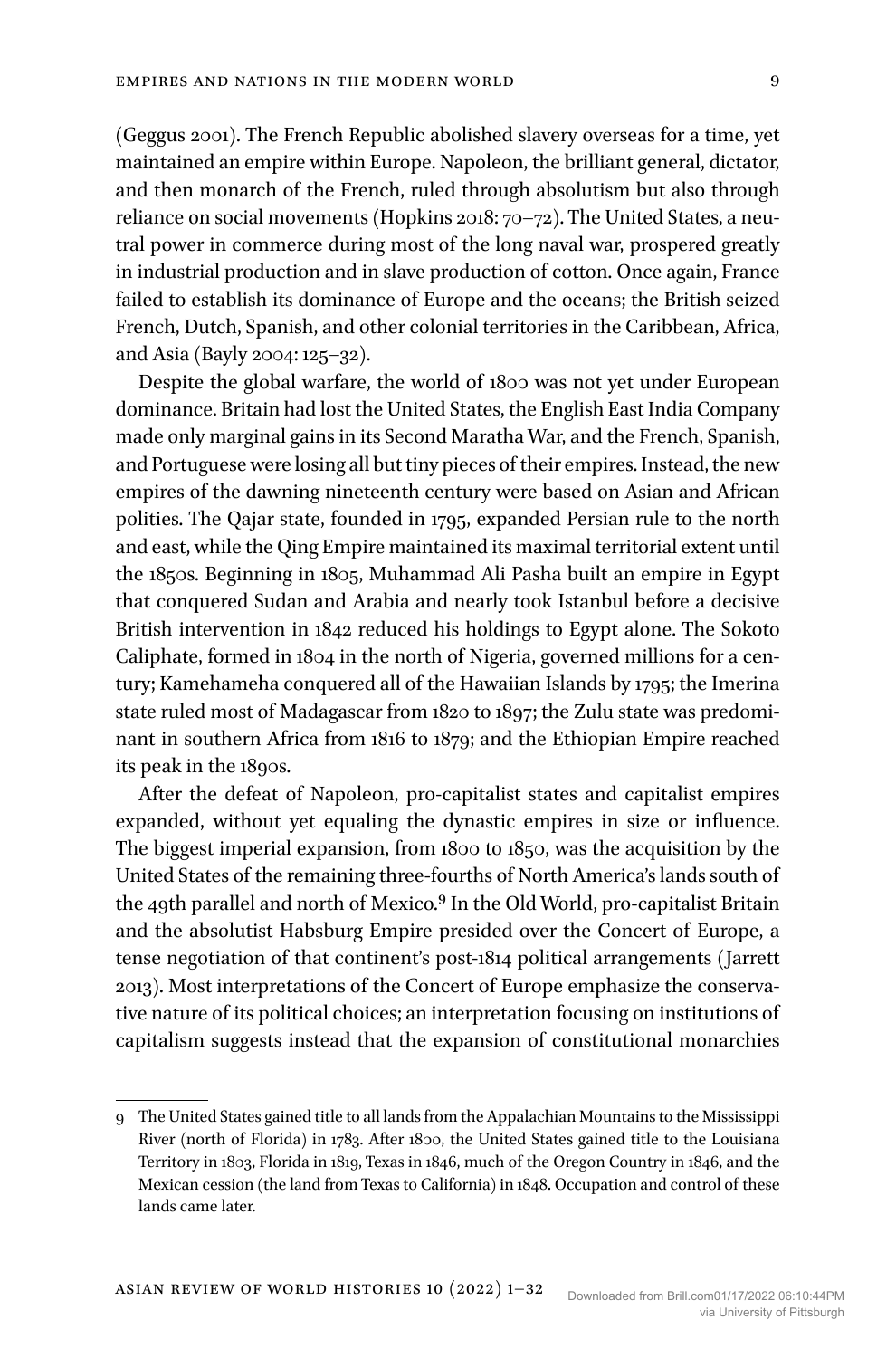marked a step along the path that Britain was following (Bayly 2004: 139–41; Manning 2020: 204–211). Postwar France became a constitutional monarchy with wider social alliances and a pro-capitalist policy, seeking to expand its overseas empire; France launched a conquest of Algeria in 1830, though it took twenty years to complete.10 The Netherlands underwent complex wartime political changes, lost colonies to the British, and then emerged from the wars as a constitutional monarchy.11 The English East India Company finally vanquished the Maratha in 1818, then rapidly subdued the rest of India. Britain obtained control of Malaya by occupation and by treaty with the Dutch; this treaty enabled the Dutch to reconquer Java and then expand their East Indies empire to other islands. Singapore became a base for British shipping, exchanging Indian opium in China to support the purchase of tea (Streets-Salter and Gertz 2016: 260–61). Brazil declared independence from Portugal in 1822, becoming an empire with a constitutional monarchy and building capitalism through slavery (Adelman 2006: 344–93). Spain's American colonies, after fifteen years of warfare, gained independence in decisive battles of 1823, yet faced decades of struggle in setting their national policies (Adelman 2006: 258–307).

Slavery played a contradictory role in the early nineteenth century. It was central to the economies of the United States, Brazil, the Caribbean except Haiti, and the Dutch East Indies. Britain abolished overseas slave trade in 1807 but did not emancipate slaves until 1838. The East India Company abolished the legal status of slavery in 1843 – meaning that it did not emancipate slaves but did decline to recapture runaways. Overseas slave trade came to a virtual halt in the Atlantic in 1850 but continued in the Indian Ocean and in Africa.

The biggest turning point in early nineteenth-century imperial expansion was the Opium War of 1839–42, in which Britain rejected China's attempt to halt the import of opium, labeling it an obstruction of free trade. British forces seized Chinese cities and the island of Hong Kong, and compelled Chinese recognition of free trade and treaty ports, including import of opium. This forceful imposition of open trade on the world's largest state, on capitalist terms, set the pattern. Britain followed up with the 1846 abolition of the Corn Laws,

<sup>10</sup> Belgium gained independence from the Netherlands in 1830 and formed a constitutional monarchy in 1831; Greece gained independence from the Ottoman Empire in 1830, then gained a monarch in 1833 and a constitution in 1843.

<sup>11</sup> The Batavian Republic (1795–1806) nationalized the Dutch East India Company, taking over its financial and territorial resources. From 1806 to 1810 the Netherlands and the East Indies were ruled by the French, with a massive forced-labor program to build a road across Java. Then in 1811, Britain seized Batavia and all of Java. At the end of the war, the Kingdom of the Netherlands, under the *stadthouder*, was recognized by the powers (Streets-Salter and Getz 2016: 260–61).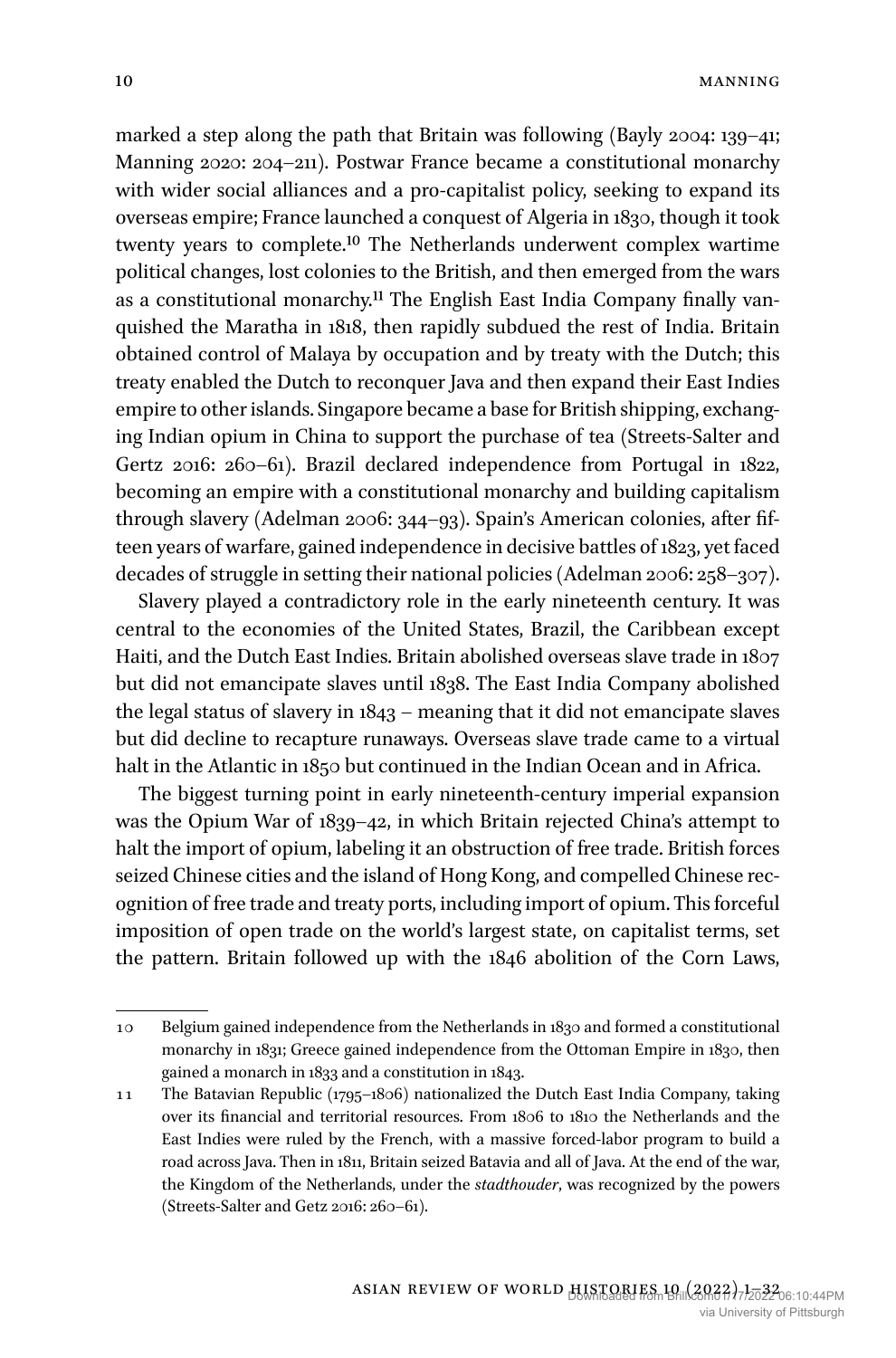which had restricted grain imports for the benefit of landowners. British food prices declined, so this application of free trade helped win popular support for imperialism (Bayly 2004: 136–38).<sup>12</sup>

## **2.2** *Empires, 1850–1920*

From 1850 to 1920, the expansion of capitalist-governed empires rose to a flood tide.13 An imperialist ideology now became a set of priorities linking the supporters of empire. This ideology emphasized the cultural superiority of European civilization, a hierarchy of racial categories, free trade as a justification for military intervention, and the battle against slavery (which also provided an excuse for intervention). Racial hierarchy was imposed worldwide within the expanding territories of the capitalist empires, reaching a peak in the early twentieth century. In Latin America, less directly under imperial rule than other continents, racial hierarchy took the form of campaigns of "whitening" for populations of color.14 The global slave population reached its peak in the 1850s and 1860s, then declined. In the Americas, formal emancipation took place gradually, with the first such emancipations dating from the late eighteenth century and the last from 1888 (when Brazil officially freed all enslaved people in the country). Meanwhile, the imperial powers at once opposed and tolerated slavery.

Through much of Asia and Africa, including the areas under British, French, and Dutch rule, many people lived in slavery even after 1900. Though reforms of slavery were periodically announced, there was rarely a formal emancipation. Corporations began to loom large as institutions, especially after 1850; they rapidly took on importance in the capitalist economic order and became influential with imperial states, for instance in railroad construction.15

By 1850, Denmark and Prussia had shifted to constitutional monarchy and pro-capitalist policies. National unification and constitutional monarchies led to new regimes in Italy (1860), Japan (1868), and Germany (1871), after which

<sup>12</sup> The United States, after annexing California and its Pacific ports in 1850, sent naval expeditions to Japan in 1853 and 1854, demanding access to trade. Japan agreed to open two treaty ports in 1854 and four more in 1858, with the arrangements modeled on the Opium War settlement in China.

<sup>13</sup> For maps emphasizing the limited size of European empires until their post-1850 expansion, see Manning 2020: Maps 7.2–9.2.

<sup>14</sup> The literature on racism in modern history is huge; for a concise overview, see Fredrickson 2002.

<sup>15</sup> British acts of 1844, 1855, and 1856 created corporations; US states gradually adopted laws creating corporations, beginning with New York in 1811.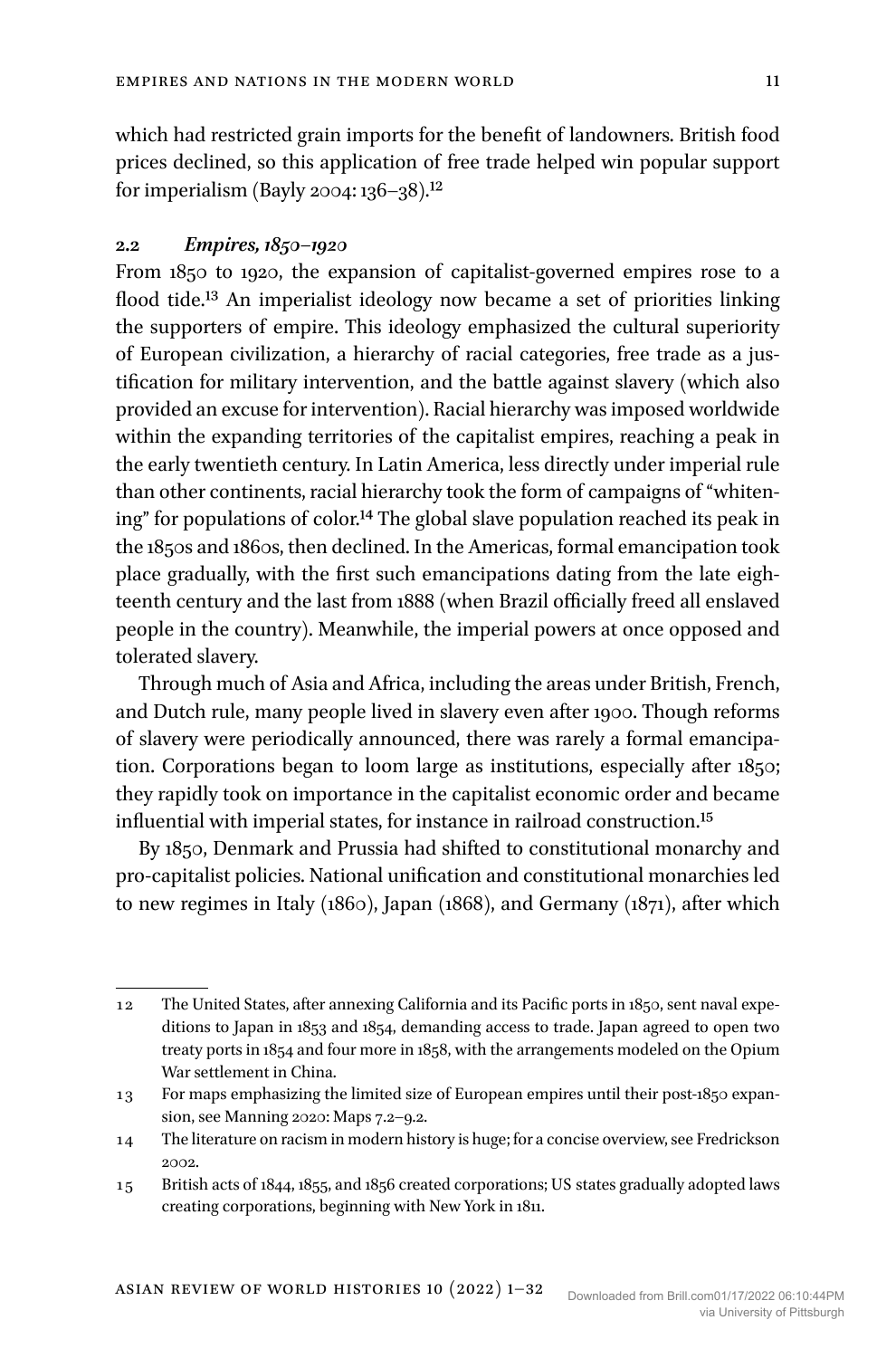each nation sought to expand its empire.16 Longer-established empires sought to adjust to the expansion of capitalism, yet without broadening their autocratic government. Qing China, the Ottomans, Russia, and even Qajar Persia and Ethiopia were similar in this regard. Russia was the most curious empire, part autocratic and part capitalist: it took no steps toward constitutional monarchy until 1905 but built its armaments industry.17

The Second Opium War (Arrow War) of 1856–60 confirmed the system of expanding capitalist access and control of the economies of every world region. The first war had been an assault by Britain alone, but this time France joined in and eventually military support followed from the United States and diplomatic support from Russia (Bayly 2004: 138). The sharing of capitalist initiative was then demonstrated further, as the war settlement included the opening of treaty ports at Tianjin to Britain, France, the United States, Russia, Germany, Austria-Hungary, Italy, Portugal, and Belgium.

From the 1850s, Britain extended control over the states of the Persian Gulf, South Arabia, and Yemen, justifying their domination by the fight against slavery. France conducted a series of wars in Southeast Asia beginning in 1862, gaining control of what became French Indochina by 1893. The Dutch steadily conquered the outer islands of the East Indies, including a brutal seizure of Bali. Japan colonized Hokkaido in 1869, the Ryukyus in the 1870s, Taiwan in 1895, and Korea in 1910 (Morris-Suzuki 1998). In North America, Canada gained nationhood in 1867 as a dominion within the British Empire, initially consisting of four provinces hugging the St. Lawrence Valley and estuary.18 In 1870, Britain transferred all the rest of North America to Canada as colonies: out of these territories, portions were later incorporated into existing and new provinces.19 The United States purchased Alaska from Russia in 1867, seized Hawaii in 1893, and in 1898 defeated Spain to seize the Philippines, Guam, Puerto Rico, and (briefly) Cuba. Meanwhile, the western territories of the United States were gradually incorporated into the nation as states. The indigenous peoples of

<sup>16</sup> Prussia led in creation of the larger German Empire but retained its identity within the empire; the king of Prussia was also the emperor of Germany from 1871 to 1918.

<sup>17</sup> Russia conquered Black Sea lands from the Ottomans and seized lands in the Caucasus (Georgia, Dagestan, Azerbaijan, Armenia) from the Qajar state. Russia completed the Trans-Siberian Railway in 1904, after fourteen years of construction.

<sup>18</sup> The provinces were portions of today's Ontario and Quebec, plus Nova Scotia and New Brunswick.

<sup>19</sup> Additional provinces, in order, were Manitoba, British Columbia, Prince Edward Island, Yukon, Alberta, Saskatchewan, and (in 1949) Newfoundland and Labrador. Northwest Territories and Nunavut remain colonies.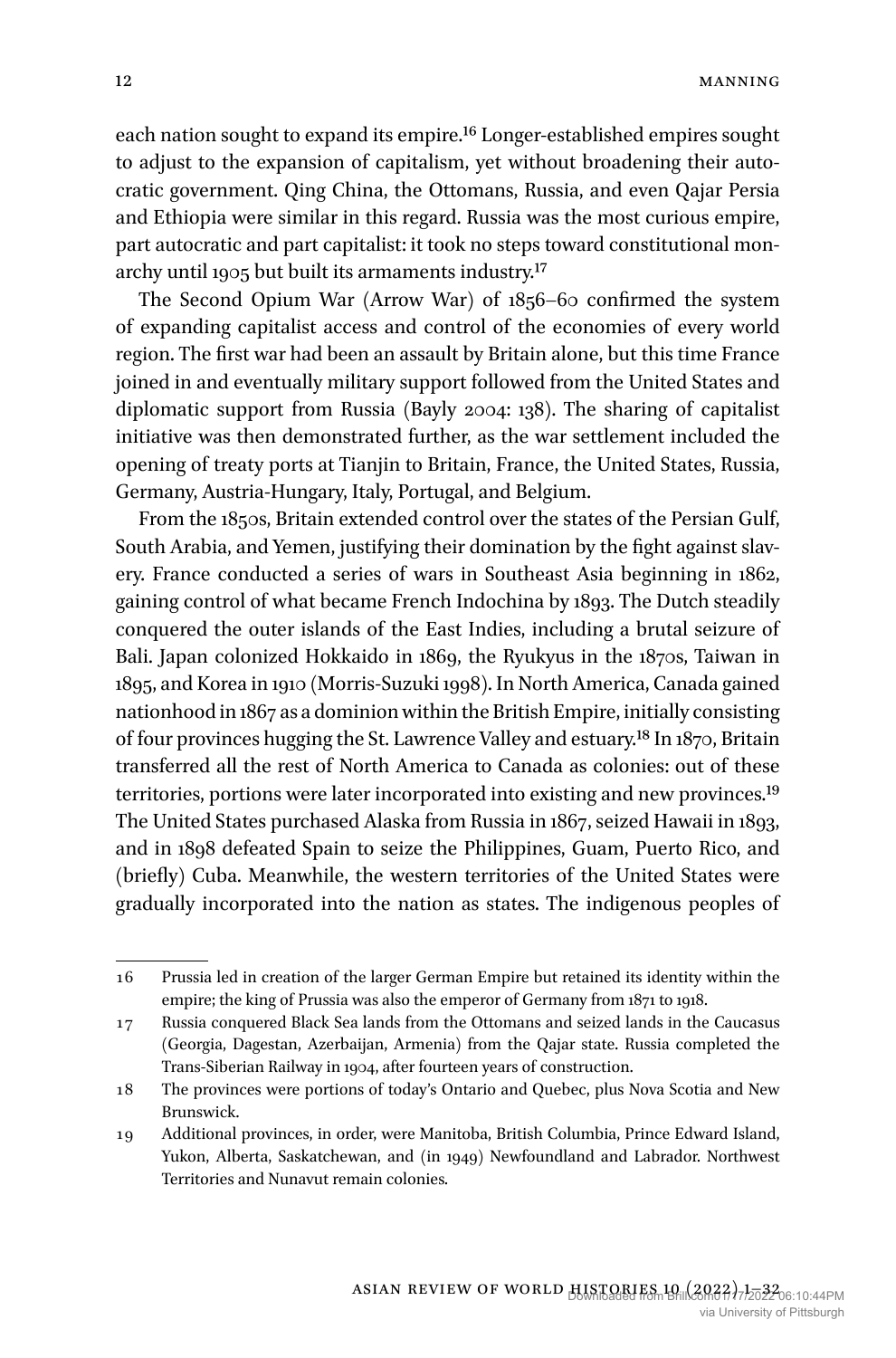Canada and the United States, however, were not granted national citizenship until much later. Several Latin American nations followed similar imperial policies: Mexico, Argentina, Chile, and Colombia identified "territories" as colonies, only gradually incorporating most of them into the nation.

Further, the Russian Empire advanced its frontiers throughout the nineteenth century. In every decade it seized territories: from Persia in the Caucasus, from independent khanates and Afghanistan in Central Asia, and from China in the Pacific region. A Danish firm built the trans-Siberian telegraph, reaching Vladivostok in 1871 and continuing on to Japan. The Trans-Siberian railroad and telegraph line, constructed from 1890 to 1904, followed the 1860 border. Then, after Russia attempted to seize Port Arthur and all of Manchuria in 1898, it met defeat by Japan on land and sea in 1904 and 1905. That was the end of Russian expansion and, soon, of the Russian Empire.20

One more momentous change was the rise of revolution in south China in 1911 and Mongolia's seizure of independence in the north. Rapidly the Qing Empire collapsed in 1912, to be replaced by the Republic of China under the leadership of Sun Yat-sen.<sup>21</sup> China, however, faced thirty-five years of disorder before a firm regime gained power.

In retrospect, one can see that empires reached a peak as of 1914 but immediately became caught in a downward spiral. World War I was a struggle among imperial states. In the war settlement, the Austrian empire was balkanized, yielding independent nations; the German Empire was abolished, yielding a truncated Weimar Republic. The Ottoman and German colonies were divided up among the British, French, Japanese, and the British dominions. The Russian empire, overthrown by a social movement, gave way to a new – and perhaps imperial – type of state, the Union of Soviet Socialist Republics (USSR). The last of the Ottoman Empire was overthrown by a Turkish national movement in 1922 after three years of war with Greece. The League of Nations formed in 1919, but did not include Germany, Austria, the Ottomans, the United States, or Soviet Russia, though most of these did join later, at least for a time.

<sup>20</sup> Russian interests had not ended. At the Yalta Conference near the end of World War II, the Soviet Union gained Allied agreement to its control of Manchuria and Port Arthur; the Soviets occupied Manchuria from August 1945 to May 1946, then deferred to the Communist Chinese.

<sup>21</sup> Zhuoyun Xu gives a useful account of the revolution in the context of an overview of Chinese history (Xu 2012).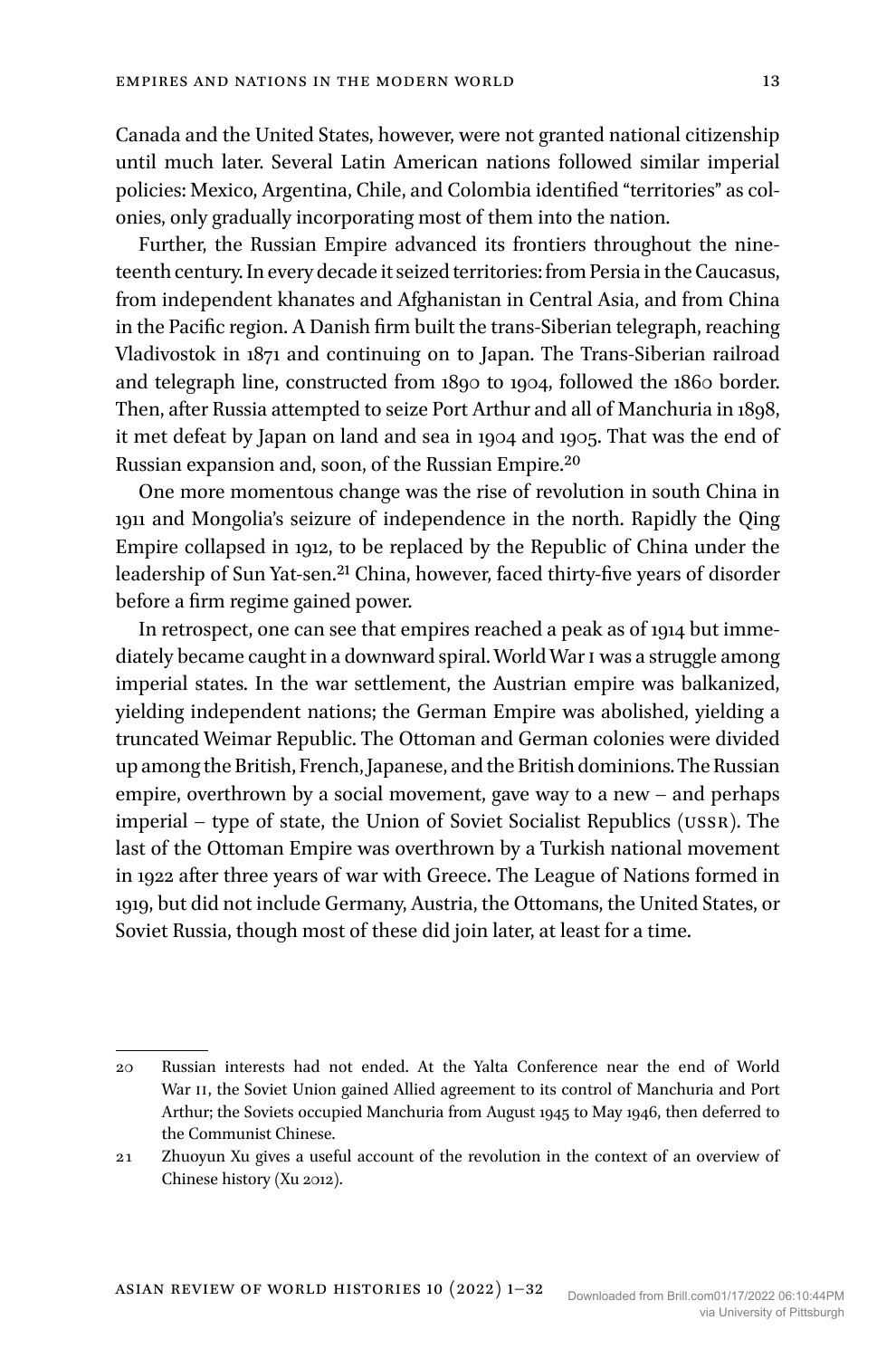14 MANNING

#### **2.3** *Empires, 1920–80*

The nineteenth-century European vision of a collaborative imperial leadership of the world had broken down. Soviet Russia arose and gave support to revolutionary campaigns aimed at overthrowing imperial and pro-capitalist regimes. At the same time, the USSR invested in the capitalization of its economy to a degree far exceeding that of imperial Russia: the Soviets developed their own national and imperial policies. In another sort of challenge to the imperial order, the militarist trio of Germany, Italy, and Japan became aggressively imperial powers during the 1930s. The Japanese seized Manchuria and followed with the invasion of China. Italy and Germany joined the civil war in Spain, Italy conquered Ethiopia, and Germany seized Austria, Czechoslovakia, and half of Poland. That final conquest was followed by general warfare from 1940, as the Allies struggled to keep the Axis from reallocating global empire. All of the contending empires relied on racial discrimination, but the Axis powers made extreme claims of racial and civilizational superiority. In this war, empires and nations fought each other at all levels; the result was total defeat for the Axis powers and their policy of extreme racial hierarchy.

As a result, empires in general were discredited. By 1980, all of the empires were virtually gone. Individual terminal dates for empires included 1943 for Italy, 1945 for Germany and Japan, 1962 for France, 1975 for Portugal, 1992 for Russia, and 1997 for the United Kingdom with the return of Hong Kong to China. For the United States, a date for end of empire is difficult to set because of substantial overseas military bases and continuing intervention, as in Afghanistan.22 The empires had been replaced by nations of one sort or another. China, Persia, Russia, the United States, and Brazil now existed as great nations, no longer as empires; Ethiopia may be included here. Four more great nations – India, Pakistan, Nigeria, and Indonesia – had gained independence (the first three from Britain, and the last from the Netherlands).

Yet the transition to a world of independent nations was not smooth. Empires sought to remain empires. Long wars of independence were necessary for Algeria, Vietnam, and Portuguese Africa; wars of independence failed in Malaya and the Philippines. In imperial Iran, Prime Minister Mossadegh sidelined the shah and nationalized the oil industry in 1951. He was overthrown in 1953 through secretive US intervention, so that the shah became absolute

<sup>22</sup> A. G. Hopkins argues firmly and effectively that American empire came to an end, not simply because of decolonization of most of its colonies, but because "imperial globalization" was replaced at roughly 1980 by a global system of "postcolonial globalization." Hopkins 2018: 692–706, 719–20.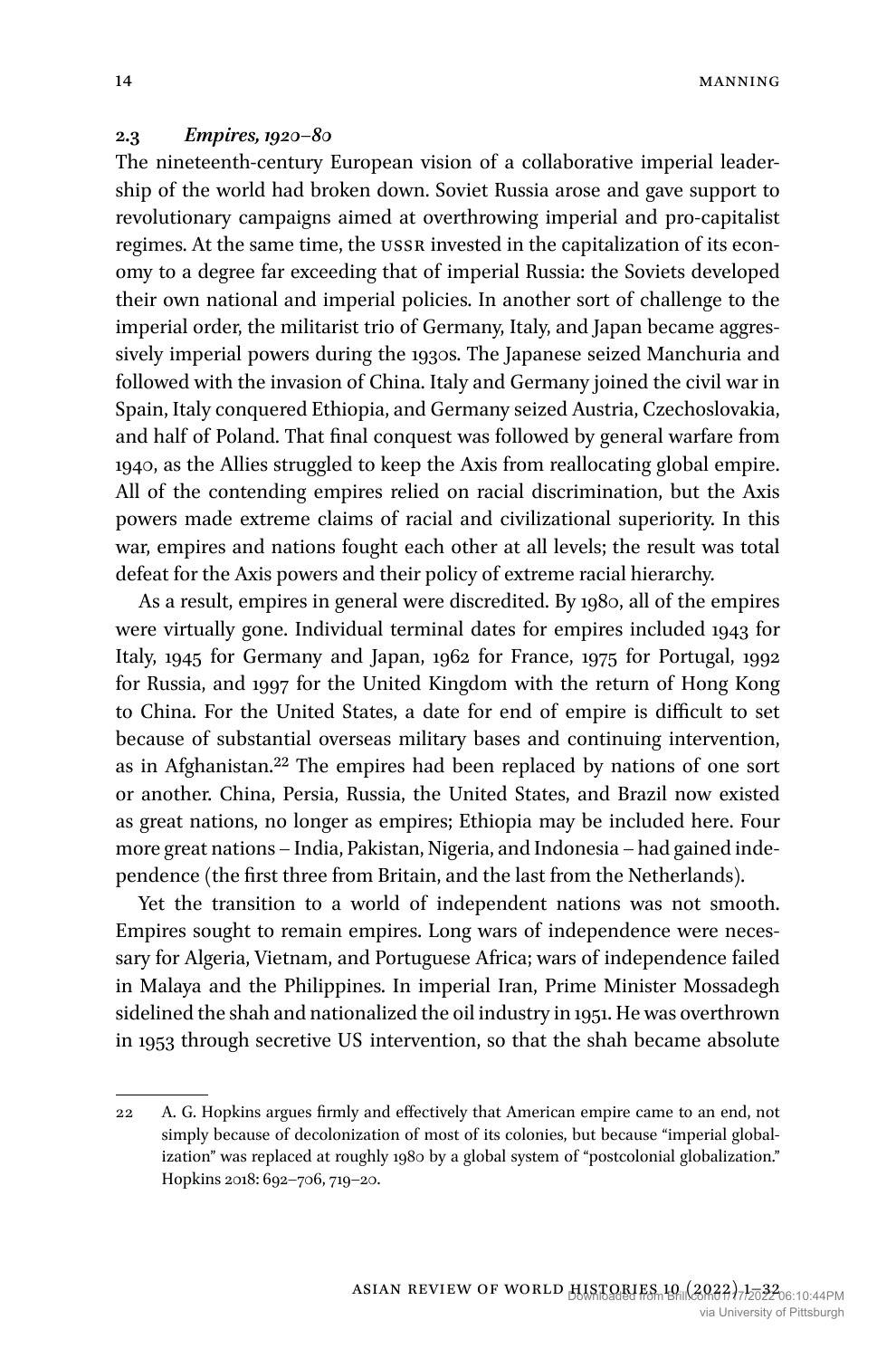ruler for twenty-five years. The empire was overthrown by broad social revolution in 1978 and 1979, resulting in the formation of an Islamic republic. In Ethiopia, the empire survived a brief colonization by Italy, but fell to a militaryled national republic in 1974, though with a tumultuous post-imperial history of regional and social conflict.

An important complication of the rapid collapse of empires after 1945 is that it took place at the same time as the Cold War confrontation of two camps of nations, in which the United States led a dominant pro-capitalist coalition and the Soviet Union led a weaker but growing coalition of pro-socialist states, most led by communist parties. For present purposes, however, I treat the collapse of empires, the wave of decolonization, and the Cold War confrontation as three separate processes, each requiring a separate description. Tracing the interactions of the three processes, in this framework, is an important but subsequent issue.

#### **3 Nations and National Movements, 1500–1980**

As of 1500, virtually all substantial states were autocratic, ruled by monarchs who arrogated all power to themselves. While small states and ethnically governed polities commonly shared political responsibility, the monarchs of large states claimed absolute power, though they made alliances with certain nobles, landowners, and religious authorities. In response to this peak in autocracy, a series of long battles unfolded after 1500 as merchants and other elite groups – as well as commoners – claimed the right to participation in the affairs of governance.

Nationhood needs to be defined both in theory and in practice. In theory, the earliest national states or national monarchies were qualitatively distinctive polities, in that they relied on explicit alliance of the monarchy with selected social strata – especially merchants – within the polity. National states such as constitutional monarchies had a broader base of social support than did autocratic monarchies.23 In practice, however, *nationhood* increasingly meant

<sup>23</sup> A further issue within nations is citizenship, the existence of a common legal system for all those recognized as citizens. Still another step is that toward democracy, in which all citizens have a right to participate in governance. But nations need not be democracies. In the world of today, there are several members of the United Nations General Assembly that are governed as absolute monarchies but still have the flags and Olympic teams of nationhood.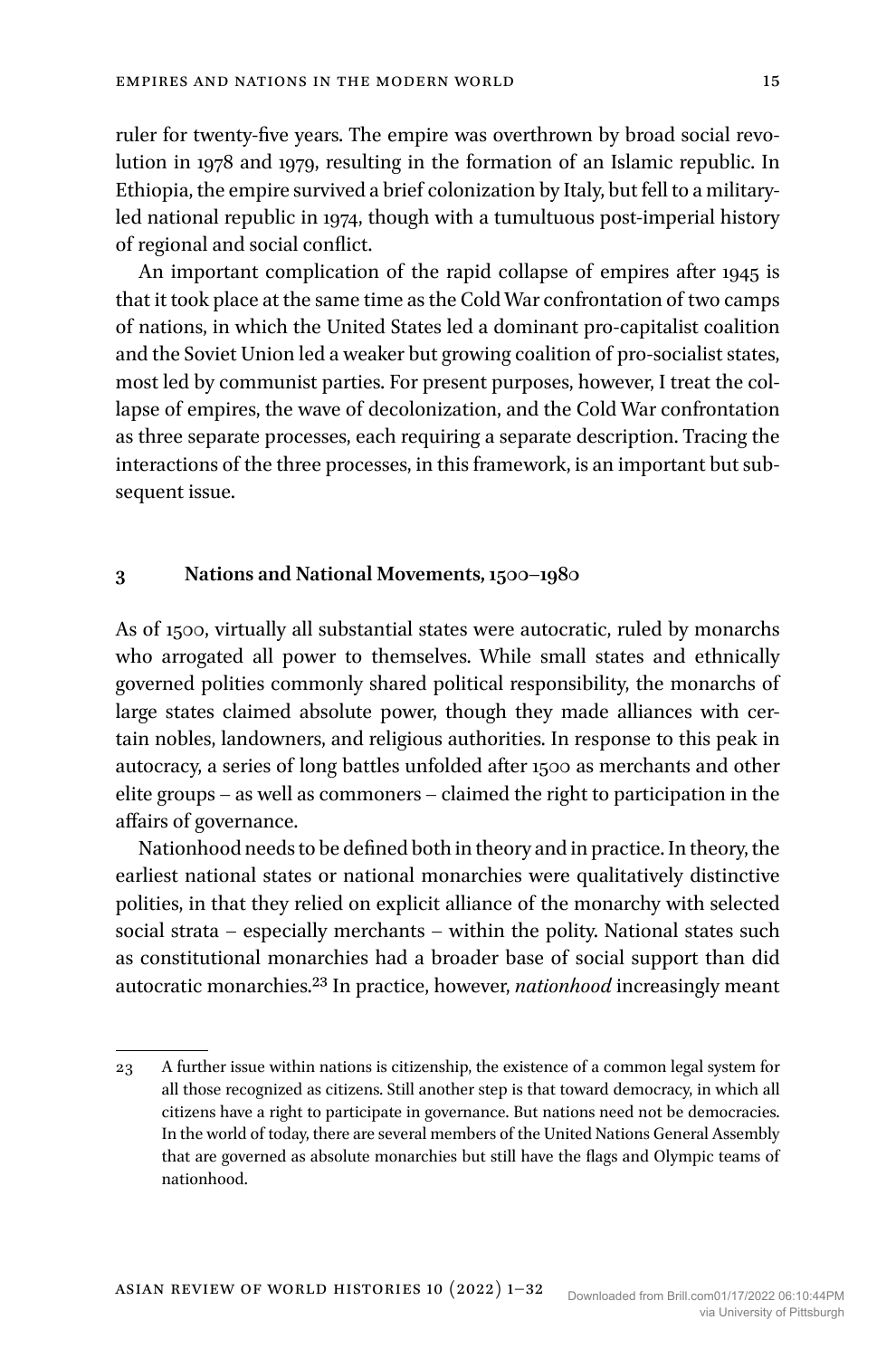that an existing community of states accepted a given polity's claim to nationhood. Using this simple rule of thumb, I argue that it is possible, from 1600 on, to distinguish national states (representing a national constituency) from absolutist states in which the monarch alone ruled. I therefore assume that the first national state was the Netherlands, which took on the status with its signing of a treaty with Spain in 1609; the second national state was England, beginning with the accession of William and Mary in 1689 (Scott 2019: 225–35). That is, they gained diplomatic equivalence with France, Spain, Portugal, the Habsburg state, Denmark, Russia, and the Ottomans, but the formal rulers of the Netherlands and England were distinct because they also maintained informal constitutional ties with merchants and other social strata.

Once the first national states emerged, the institutions of nationhood evolved along numerous and complex paths, interacting with empires.<sup>24</sup> Table 1 defines the main paths to nationhood, from 1500 to the present, with examples. Almost all the nearly two hundred nations now in existence traveled one or another of these paths. In two types of cases, national states took form through discourse within a single state. In the first of these  $(\#_1)$ , independent communities were able to coalesce and form a national state. More commonly (#2), a discourse within an existing monarchy could lead to the regime's adoption of a constitutional form, giving recognition to influences outside the monarchy. The rest of the processes have taken place within existing empires. Decolonization included two means by which a formal imperial colony could establish independent national status. It took place (#3) through wars of independence on the initiative of national movements or  $(\#4)$  by decree on the initiative of the imperial power.<sup>25</sup> Incorporation of colonies  $(\#_5)$  was their recognition as provinces within the governing nation – this significant process has too often been neglected.<sup>26</sup> Some colonies, especially small territories (#6), have remained in colonial status even at present. Finally, whole empires (#7) declared themselves to be adopting national identity, as with Brazil in 1889 and China in 1912.

<sup>24</sup> The institutions of nationhood were thus somewhat different from the rights of citizens and the concept of democracy. For instance, the idea of universal manhood suffrage did not become prominent until the French Revolution. For a valuable analysis of democracy, see Kloppenberg 2016.

<sup>25</sup> These two paths to decolonization commonly interacted. Thus, the war that led to independence for Algeria in 1962 had brought about the independence of Morocco and Tunisia in 1955 and 1956.

<sup>26</sup> In the United Kingdom, England and Scotland formed a union of independent states, while Wales and Northern Ireland were incorporated colonies.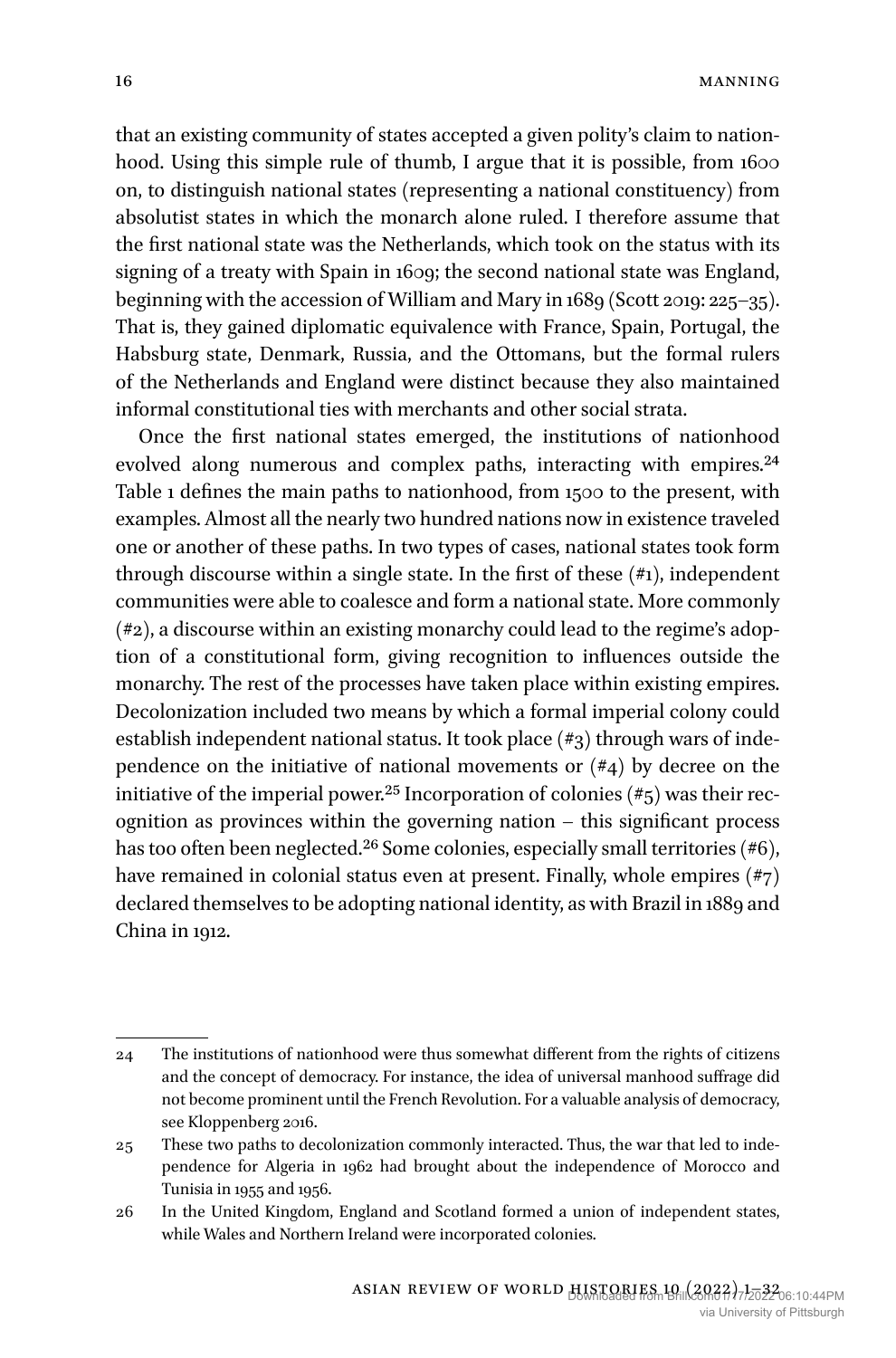#### **Outside a monarchy:**

1. Coalescence of communities to form a nation (Cherokee, Liberia, Germany)

# **Within a monarchy:**

2. National movement presses monarchy to accept constitutional constraints, by recognition of special interests (merchants) or citizenship in general (England, Japan, Denmark, Thailand)

## **Within an empire:**

- 3. Decolonization of a colony through warfare led by a national movement (Netherlands, United States, Haiti, Spanish American nations, Vietnam, Algeria)
- 4. Decolonization of a colony by imperial decree (India, Pakistan, Ghana, Latvia)
- 5. Incorporation of a colony by imperial decree, to become a unit of the governing nation (United Kingdom, Wisconsin, Manitoba, Martinique)
- 6. Colonial status remains unchanged (Virgin Islands, American Samoa)
- 7. Empire decrees itself to be a nation (Brazil, China, Russia, Turkey, Persia, Ethiopia)

What factors provided the impetus for expansion of empire and for the emergence of nations? For expansion of empire, I have identified two types of impetus, which I label as *dynastic* and *pro-capitalist*. The *dynastic* impetus was the ancient and inherited desire of monarchs to seize power and expand their territory and wealth: it persists today in the few remaining absolute monarchies. The *pro-capitalist* impetus emerged only with the new economic and political institutions of the modern era. It required both a national alliance linking economic elites with the ruling political elites and cross-national alliances with other nations, as they shared in the objective of expanding the full capitalist system.

For movements to build nationhood, I also identify two types of impetus: I label them as *pro-capitalist* and *pro-citizenship*. The *pro-capitalist* motivation for nationhood is much the same as that for empire, but it is restricted to the national level: in it, economic elites seek stable alliances with political elites in order to build wealth and property within the nation. The *pro-citizenship* motivation, shared by those who would be citizens of the nation, arises from community organization, seeking expanded social welfare for citizens. Those with pro-capitalist motivation – empires, merchants, and corporations – were sometimes initiators and participants in national movements, as in the United States and Brazil. More commonly, movements for decolonization were generated by pro-citizenship movements, as with Indonesia, Kenya, and Algeria (Jansen and Osterhammel 2017).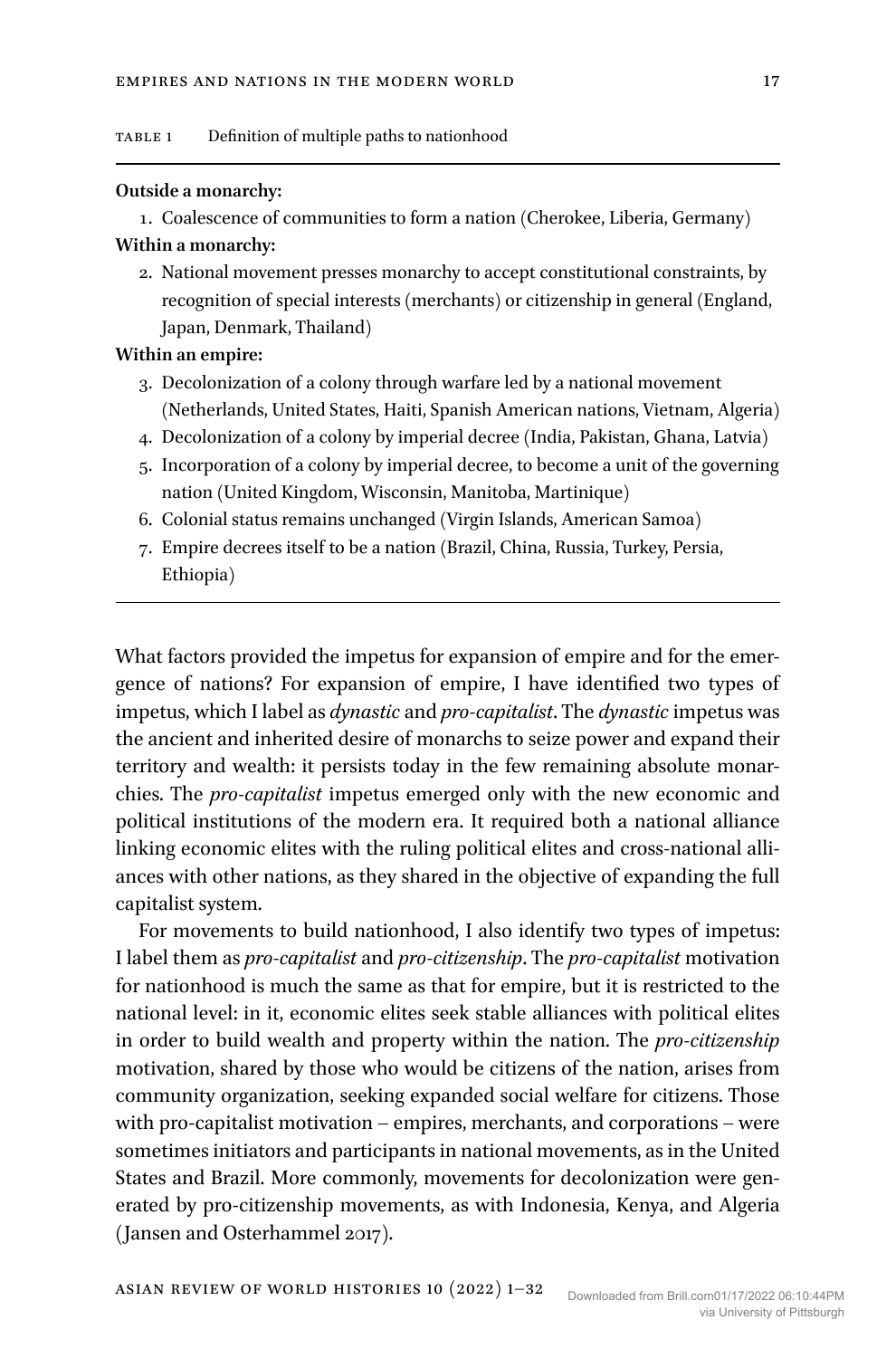|               | <b>Europe</b> | Americas | Asia         | Africa       | <b>Oceania</b> | <b>Totals</b> |  |
|---------------|---------------|----------|--------------|--------------|----------------|---------------|--|
| $Pre-1760$    | 4             |          |              |              |                | 4             |  |
| $1760 - 1849$ | 8             | 21       |              | 1            |                | 30            |  |
| $1850 - 1919$ | 16            | 3        | $\mathbf{2}$ | 1            | $\mathbf{2}$   | 24            |  |
| $1920 - 44$   | 5             |          | 5            | $\mathbf{2}$ |                | 12            |  |
| 1945-2000     | 23            | 13       | 39           | 48           | 11             | 134           |  |
| $2001+$       | $\mathbf 1$   |          | 1            | 1            |                | 3             |  |
| Totals        | 53            | 37       | 47           | 52           | 13             | 207           |  |

TABLE 2 Recognition of nationhood, by region and time period<sup>a</sup>

a For details to Table 2, listing individual nations by name and date of recognition, see Patrick Manning, "Recognition of Nationhood by Region and Time Period: Table 3," World-Historical Dataverse, <https://doi.org/10.7910/DVN/U6Q4U8>.

Table 2 summarizes the recognition of nationhood, according to these simplified criteria: it lists the number of nations that gained recognition as members of the community of nations, by region and by time period. For each of five periods, the table lists the number of newly recognized national states.<sup>27</sup> The following discussion, period by period, identifies cases in which national movements accompanied the creation of the national state – or failed in the effort to do so.

#### **3.1** *Up to 1760*

- Newly recognized national states: Netherlands 1609, England 1689, Sweden 1719. Elite collaboration in governance; later pressure for democracy and citizen participation in governance.
- National movements: A Netherlands national movement began in 1568 and achieved recognition with the 1609 truce with Spain. An English national movement began with the Civil War in 1640 and gained recognition with the Glorious Revolution of 1688–89. A Swiss national movement gained recognition in 1648. A Portuguese national movement in 1640 (with English support) reestablished the independent and absolutist monarch of Portugal, which had been absorbed by Spain in 1580. Sweden established a constitutional monarchy in 1719, but returned to absolutism from 1772 to 1809.

<sup>27</sup> While independence of colonies brought additions to the number of national states, incorporation of colonies expanded the size of existing nations. For this reason, Table 2 does not indicate the incorporation of colonies.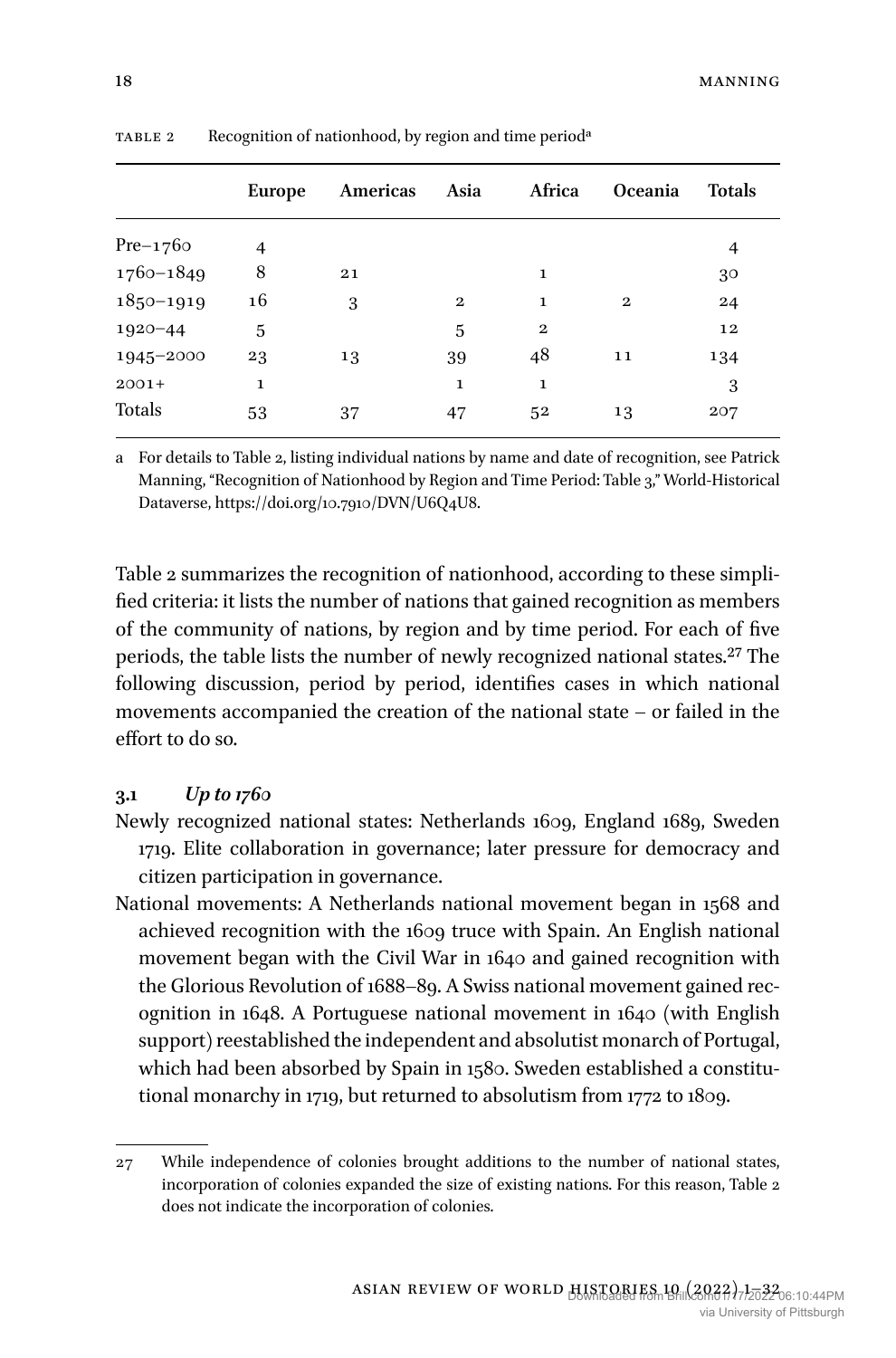#### **3.2** *1760–1850*

- Newly recognized national states: United States 1783 (republic), Haiti 1804 (republic); Belgium 1831 (constitutional monarchy), Greece 1843 (constitutional monarchy), Denmark 1848, Prussia 1850. Dates at which Latin American nations gained recognition were: Argentina 1816, Chile 1818, Mexico 1821, Colombia 1822, Ecuador 1822, Venezuela 1823, Central America 1824, Peru 1824, Brazil 1825, Bolivia 1825, Uruguay 1825, Paraguay 1842.28
- Failed national movements included those of: Tupac Amarú 1780–81 (Peru), Comuneros 1780 (Colombia), Cherokee 1730–1830, Poland 1790–93, Ireland 1798, Tippoo Sultan (Mysore 1780–99), Norway to 1814.
- Successful national movements. United States 1775–81, Haiti 1791–1804; Spanish America 1810–25, Brazil 1822–25.

#### **3.3** *1850–1920*

Newly recognized national states: Liberia 1847, Italy 1860 (incorporating numerous states), Japan 1868 (constitutional monarchy), Germany 1871 (incorporating numerous states). British self-governing dominions: Canada 1867, Australia 1901, New Zealand 1907, South Africa 1910. Norway 1905 (independence from Sweden), Mongolia 1911 (independence from China), Finland 1918 (independence from Russia).

Successful national movements: Germany, Italy.

#### **3.4** *1920–45*

- Newly recognized national states: Irish Free State 1923, Egypt 1922 (declared independent by Britain), Turkish Republic 1923, Iraq 1930, Lebanon 1943, Syria 1945.
- Successful national movements: Ireland 1923, Turkey 1923, Lebanon 1943, Syria 1945.

## **3.5** *Since 1945*

- Newly recognized national states: 12 for Europe, 13 for Americas (Caribbean), 33 for Asia, 49 for Africa, 12 for Oceania.
- Failed national movements: Malaya, Greece, Kenya, Cameroon, Biafra.
- Successful national movements: China, Indonesia, India, Vietnam, Algeria, Guinea, Angola, Mozambique, Guinea and Cape Verde, Bangla Desh, Eritrea, Baltic states, South Sudan, Timor-Leste, Caucasian states.

<sup>28</sup> There were complications for Central America (the federation broke up in 1829) and Gran Colombia (the federation of Colombia, Venezuela, and Ecuador broke up in 1829).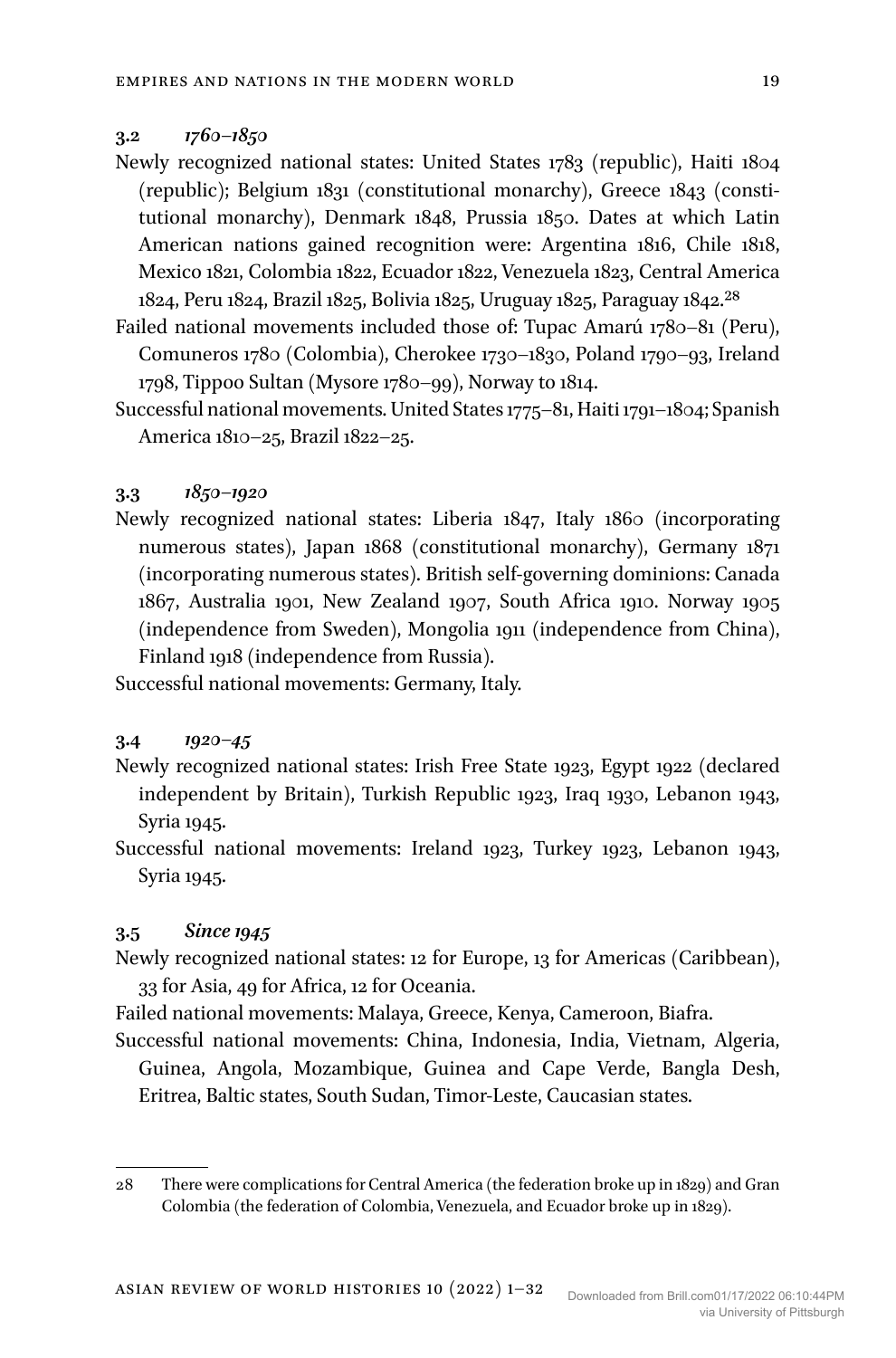## **4 The Destinies of Empires, the Fates of Colonies**

For close to three millennia, empires expanded and contracted, seizing territories from each other and expiring after varying lengths of time. That pattern was broken in the nineteenth century as empires expanded in parallel, reaching an unprecedented peak – roughly ten new empires formed at a global scale, in addition to five preexisting large empires, while an additional half dozen smaller empires arose at regional scale. The pattern was broken even more forcefully in the twentieth century, in that six major empires collapsed at the time of World War I, while twelve more empires – the last of them – disappeared as a consequence of World War II.29 Empires, colonies, and nations were entangled in a three-century historical dynamic, its complex evolution marked by a great caesura in 1945, a year that is central to the transformation of empires and the national independence of colonies.

## **4.1** *The Destinies of Empires*

Dynastic empires rose and fell as autonomous, militaristic, and autocratic states that were generally replaced by succeeding empires with new dynasties. In the twentieth century, two of the remaining dynastic empires (Austria-Hungary and the Ottoman Empire) broke apart into national states; four other dynastic regimes collapsed and were redefined as single national states (Persia, Ethiopia, China, and Russia), with all losing some territory.

Pro-capitalist empires developed out of a model created by Britain in alliance with the Netherlands in the eighteenth century. These new empires expanded in alliance with each other, all of them tied to the capitalist economic order, each of them dependent in varying degrees on the merchant class and even on the general citizenry. In the nineteenth century, a campaign of ten such imperial expansions succeeded in creating capitalism on a global scale.30 The empires – through seizure of land, populations, and natural resources – became an essential element in building the capitalistic economy. Each empire's industrial base grew rapidly during the century, linking the economies of colonies and metropole. Of the huge numbers of colonies, some were incorporated into the governing nation. The requirements of empire and capitalism included the economic strength of industrial production and

<sup>29</sup> In the era of World War I: Spain, China, Russia, Austria-Hungary, Germany, the Ottomans. In the aftermath of World War II: Italy, Germany, Japan, Netherlands, Belgium, France, Ethiopia, Portugal, Iran, USSR, Britain, United States.

<sup>30</sup> Participants in capitalist imperial conquest included Britain, France, Netherlands, Russia, the United States, Canada, Brazil, Japan, Germany, Belgium, Italy, and Portugal. Autocratic Russia was more dynastic than capitalistic in conquest.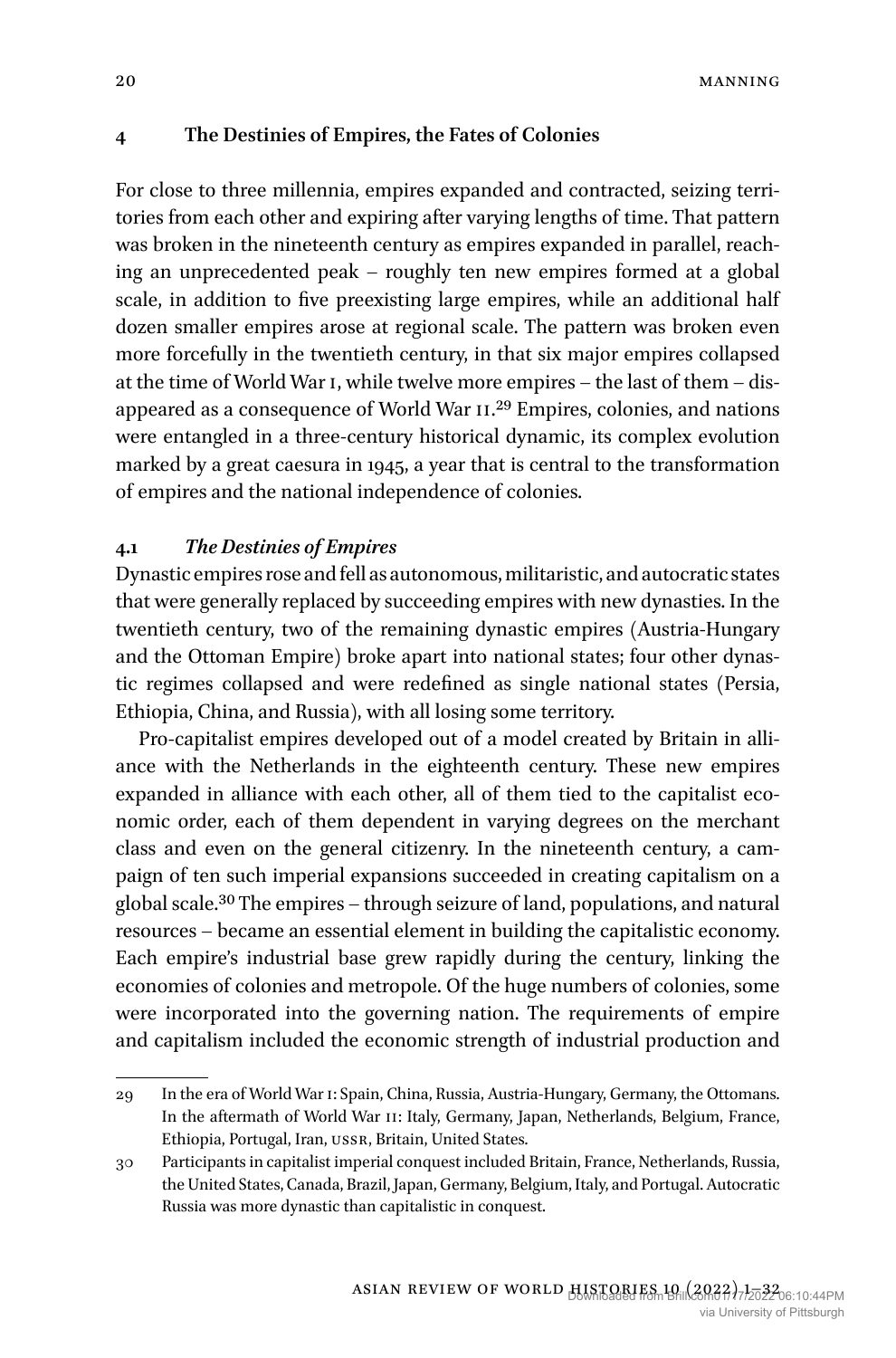long-distance commerce, military and administrative power to intervene and govern, and ideological power to rationalize imperial governance and ensure moral superiority (Manning 2020).

The ideological dimension of pro-capitalist empire focused on national patriotism, civilizational and racial hierarchy, and social discrimination based on those principles. Slavery and other forms of forced labor were central to each empire. During the course of the century, reforms of forced labor were gradually adopted, though rarely with emancipation and full citizenship for those previously in servitude. Even as enslavement declined the ideology of racial hierarchy was reinforced, with social discrimination reaching a peak in the early twentieth century. The coordination of this campaign of imperial expansion by pro-capitalist states is not in doubt. Nevertheless, there have been ongoing debates as to whether the overseas empires brought any benefits: to capitalist producers, to imperial homelands, or to the colonized populations (Marseille 1984). More study of these questions, especially in a global framework, would be of value.

Empires provoked national movements, unintentionally, in various ways.31 The national states that controlled empires gained far-reaching powers – such power generated envy within other polities. As the number of national states grew in the eighteenth century, communities around the world began campaigns to organize their sociopolitical communities with an eye to gaining recognition as independent national states. For those who lived within the boundaries of empires, they understood their colonial status to be subordinate: the options they faced were to remain in that status, to gain national independence, or to gain incorporation into the imperial homeland. During the nineteenth century, over a dozen Latin American colonies gained the status of independent nations, several Ottoman territories gained independent national status, and political thinkers on every continent urged creation of nationhood within Europe, Asia, and Africa.

During World War I, and in recognition of the views of colonial subjects during that great conflict, both Woodrow Wilson and V. I. Lenin gave support to the self-determination of nations as a war aim (Manela 2007). In practice, however, the idea was applied principally to people classified as white and living in Europe. Among virtually all combatants in both world wars, both military forces and civilians were organized through racial hierarchy. In the Second

<sup>31</sup> Social movements aimed at reshaping social priorities can be traced fairly far back in history, for instance to the Hussite movement in early fifteenth-century Bohemia, the English Peasant Revolt of 1381, and the anti-Mongol rebellions that brought the Ming to power.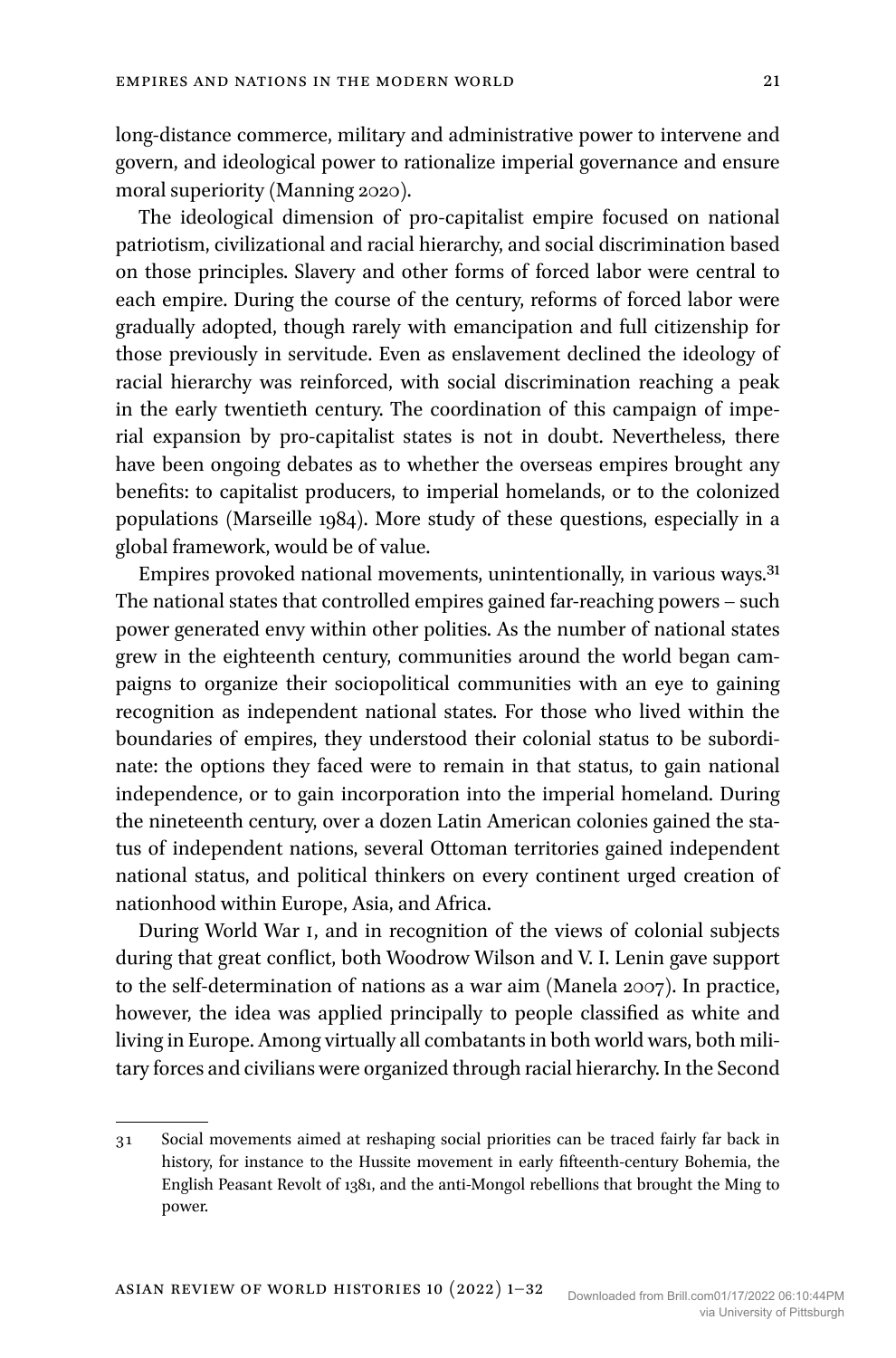World War II, however, the Allied powers found the need to rally forces against the Axis highlighting of racial hierarchy, and proclaimed the self-determination of nations for non-whites as a principal war aim. Indeed, people of color worldwide seized on World War II as an occasion to claim national rights and an end to racial hierarchy. After 1945, the global political order was facilitated by the United Nations, in which the leadership of big powers was recognized through the Security Council but the interplay of nominally national units provided the principal dynamic, in the General Assembly.

#### **4.2** *Empires from 1945*

As the Asian national movements moved quickly to demand and to seize national independence at the end of World War II, it took the imperial powers a while to recognize that this was just the start point to a worldwide wave of decolonization. The empires had planned for colonial reforms, combining them with postwar reconstruction in the metropole, and hoped these would be sufficient to sustain the empires. In some cases the great-power response to demands for independence was orderly acquiescence, as in India and the Philippines. In other cases it was repressive force dealt by the military or police, as in Madagascar, Algeria, Malaya, and Vietnam. Even as these colonial wars continued, the imperial states soon realized that the claims for independence were irresistible, and that it was necessary to acknowledge most if not all of them.

The end of the imperial system as a whole passed more quietly than the end of individual empires. The term "imperialism" is still used to refer to the policies of great powers, though it is clearly inadequate. That is, the power of the United States, Britain, and France remains, though the empires are gone: surely a more specific term can clarify the relationship under study. I return to this question in the concluding section. On the other hand, powerful multinational corporations grew in the postwar era, dominating petroleum, other mining, banking, and manufacturing. These firms, controlled by CEOs and wealthy elites, were governed autocratically – they provided an imperial dimension to the postimperial world.

## **4.3** *Colonies before 1945*

In early instances of decolonization, the Netherlands broke away from Spain, the United States broke away from the British, and Haiti broke away from France. In the nineteenth century the Ottoman Empire began to lose its colonies, losing Egypt to a powerful governor in 1805, and losing Greece, Serbia, Bulgaria, and Romania to national movements that had external support from Britain and Russia. The Spanish colonies of mainland Latin America gained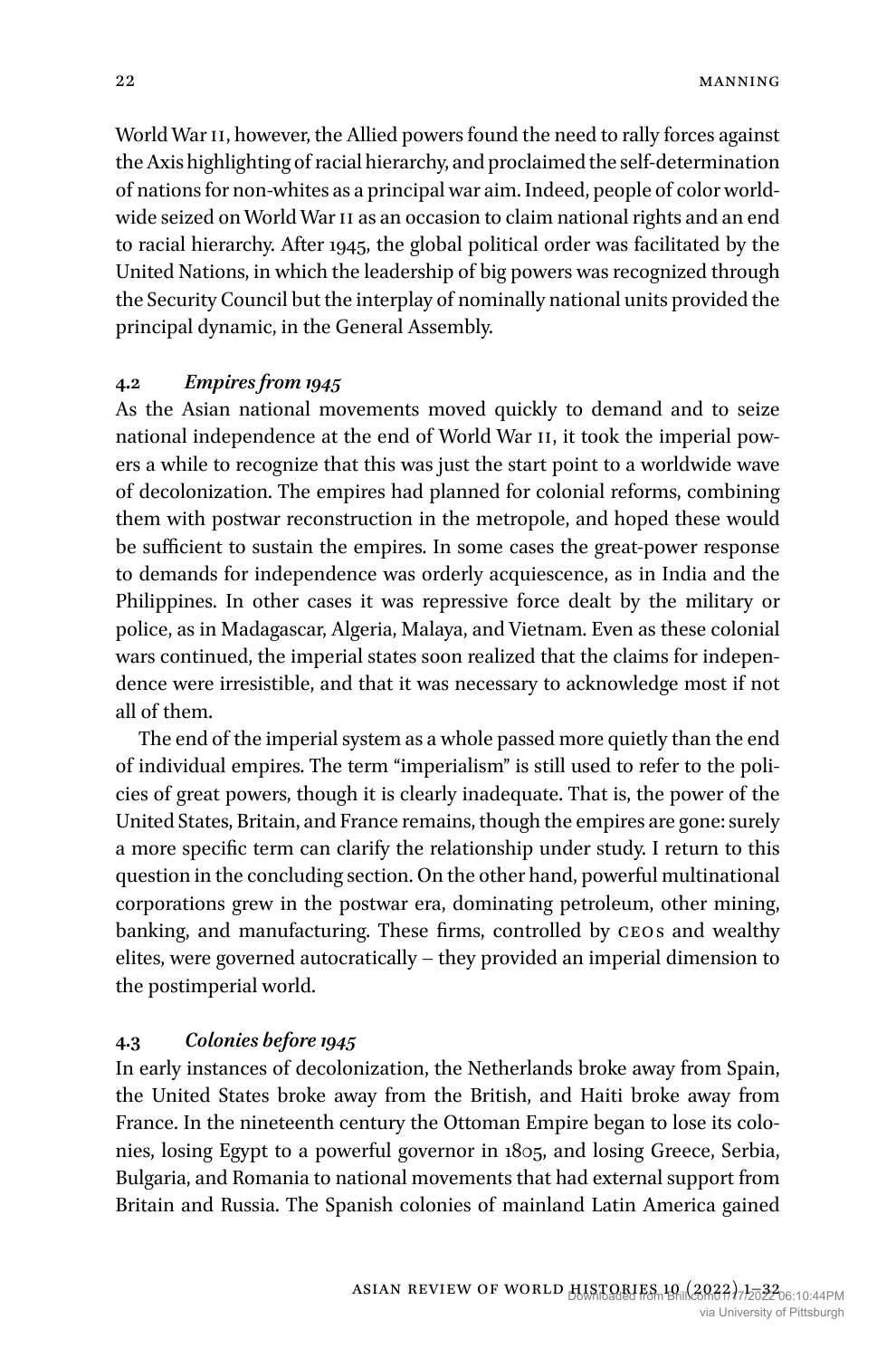independence through warfare led by national movements, beginning in 1810 and continuing to 1825. The Ottomans lost other territories to imperial conquest: Algeria to France beginning 1830, Tunisia to France in 1870, Libya to Italy in 1911, and the Hijaz, Iraq, and the Levant to Britain and France in 1915.

With the collapse of the German, Russian, and Austro-Hungarian empires in World War I, independence came to Finland, Iceland, Estonia, Latvia, Lithuania, Austria, Hungary, Poland, Czechoslovakia, Yugoslavia, and Ireland. Britain and France, victors in the war, seized the remaining Arab lands of the Ottoman Empire during the war, but granted them partial independence before the end of World War II.

The term "balkanization" developed in the early twentieth century, referring to the small and mutually hostile polities of the Balkan Peninsula as they became independent of the Ottoman Empire. The term has been generalized to refer to the segmentation of colonies into smaller units at the end of colonial rule. In a comparative review, one may note that the United States did not balkanize as it gained independence; neither did Brazil. Spanish America balkanized at two levels. First, the various viceroyalties and *audencias* of Spanish America gained independence separately, though there was overall cooperation between the pro-independence forces of San Martín and Bolívar. Second, the two federations formed in Latin America each broke up: Gran Colombia broke into Ecuador, Colombia, and Venezuela in 1829; and the Central American federation broke up in two stages to yield Guatemala, Honduras, Costa Rica, and El Salvador. The British dominions of Canada, Australia, New Zealand, and South Africa avoided balkanization; in 1920, Britain rejected a proposed dominion of four West African colonies (Langley 1973). Further, the Asian Arab lands of the Ottoman Empire were balkanized by the British and French conquerors.

Incorporation of colonies into the governing nation was an alternative fate. This was made part of the plan for the United States and was implemented systematically as the country's empire expanded and colonies gradually became states: thirty-five states were admitted to the union between 1791 and 1912.<sup>32</sup> Similar models followed for Mexico, Argentina, Colombia, Peru, Bolivia, and Chile: most but not all of the territories were admitted fully into the nation. Most of Canada consisted initially of territories in colonial status; they were admitted gradually to provincial status. In Australia, the Northern Territory still has territorial status. Spain incorporated the Canaries as a province in the nineteenth century. The Qing colonies of Yunnan, Tibet, Xinjiang, and

<sup>32</sup> The Northwest Ordinance of 1784 divided western US lands north of the Ohio River into territories (colonies) that would eventually be admitted as states.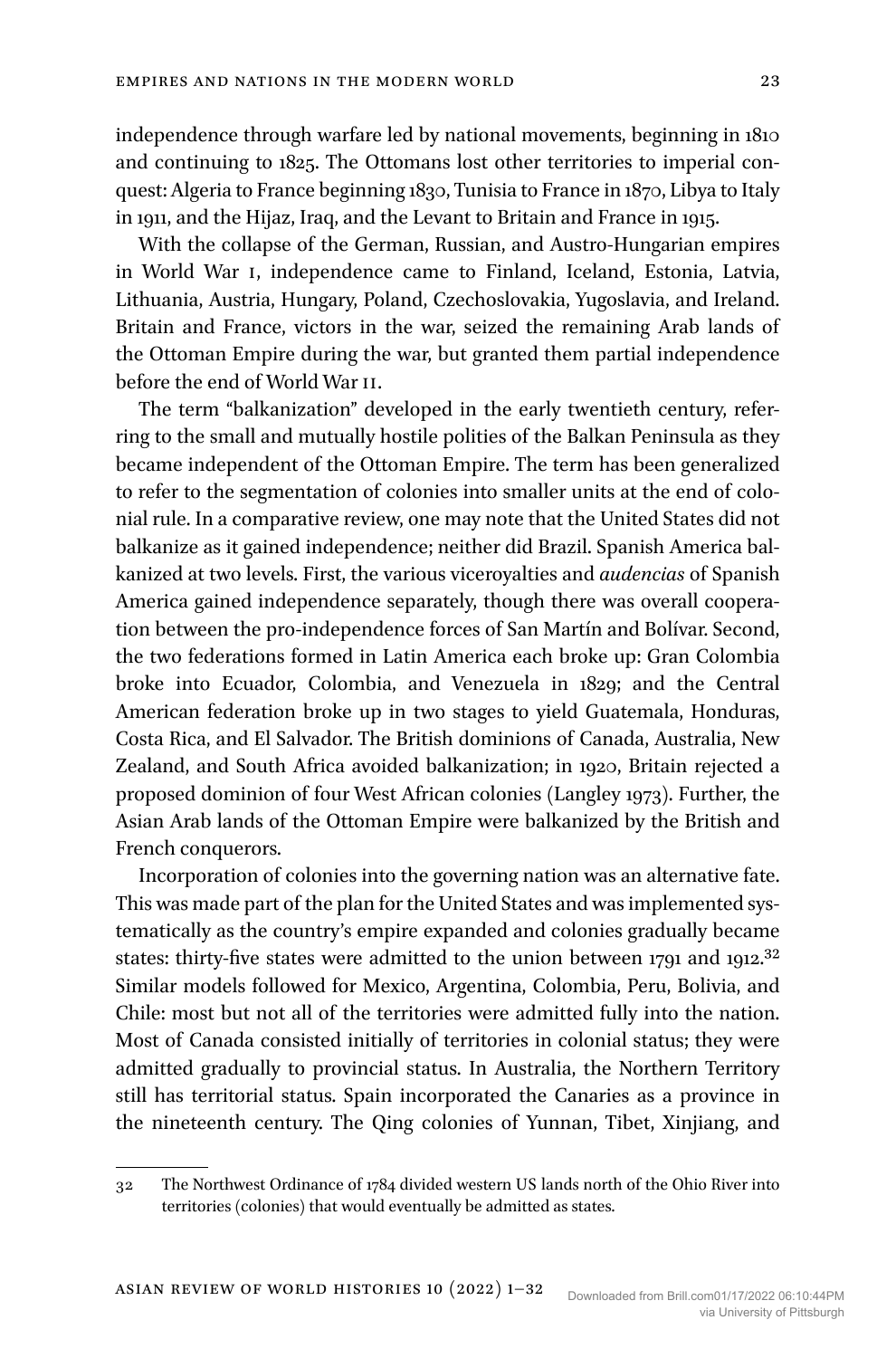Manchuria remained as colonies of the post-1912 Chinese Republic, although Mongolia quickly gained independence. The USSR incorporated the Russian colonies into republics in the Soviet system, seeking national status within the USSR for Ukraine and Byelorussia.

The governments of the new nations formed before 1945 included presidential republics in the Americas, parliamentary governments in British dominions, constitutional monarchies in nineteenth-century Europe, and parliamentary republics in twentieth-century Europe. For monarchies that existed within the British Empire, however, the British relied only on the sovereigns, so that when those lands became independent, they were ruled by absolute monarchs – such is the case for Brunei, the Emirates, Eswatini, Kuwait, and Qatar.

#### **4.4** *Colonies after 1945*

As I have argued earlier, the end of World War II marked a great change in the history of nations, colonies, and decolonization. National independence, when it took place before 1945, took place in a world of racism and imperialism, in which people labeled as non-white could rarely hold positions of trust and almost never become leaders of governments, except for lands such as Thailand, China, Ethiopia, Liberia, and Haiti, which existed outside of the capitalistic empires.33 Even as the imperial insistence on strict racial hierarchy began to weaken after 1945, officials carried on a discourse as to whether colonized individuals or groups "were ready for self-government."

Nationalist movements, expanding from the early twentieth century, gained great popular support during and after World War II. Leading influences in global capitalism, acting through the empires, found that they had little choice but to accede to demands for national self-determination. In the 1940s, the nations of Asia gained their independence. In the 1950s and especially the 1960s, the majority of African nations gained their independence. In the 1970s, the island nations of the world gained independence – in the Caribbean, the Indian Ocean, and the Pacific. Portugal held on to its colonies to 1974, but the results seemed inevitable; monarchies fell in Ethiopia (1974) and Iran (1978); Vietnam unified under communist rule in 1975. With the breakup of the Soviet Union in 1991, most of its federated republics declared their independence.

The issue of balkanization arose repeatedly with post-1945 decolonization. The federations of French West Africa and French Equatorial Africa, created in 1905 and 1910, were segmented into eleven separate colonies in 1956, shortly

<sup>33</sup> In the republics of Latin America, people of color were among those elected to high office up to 1890 but not after.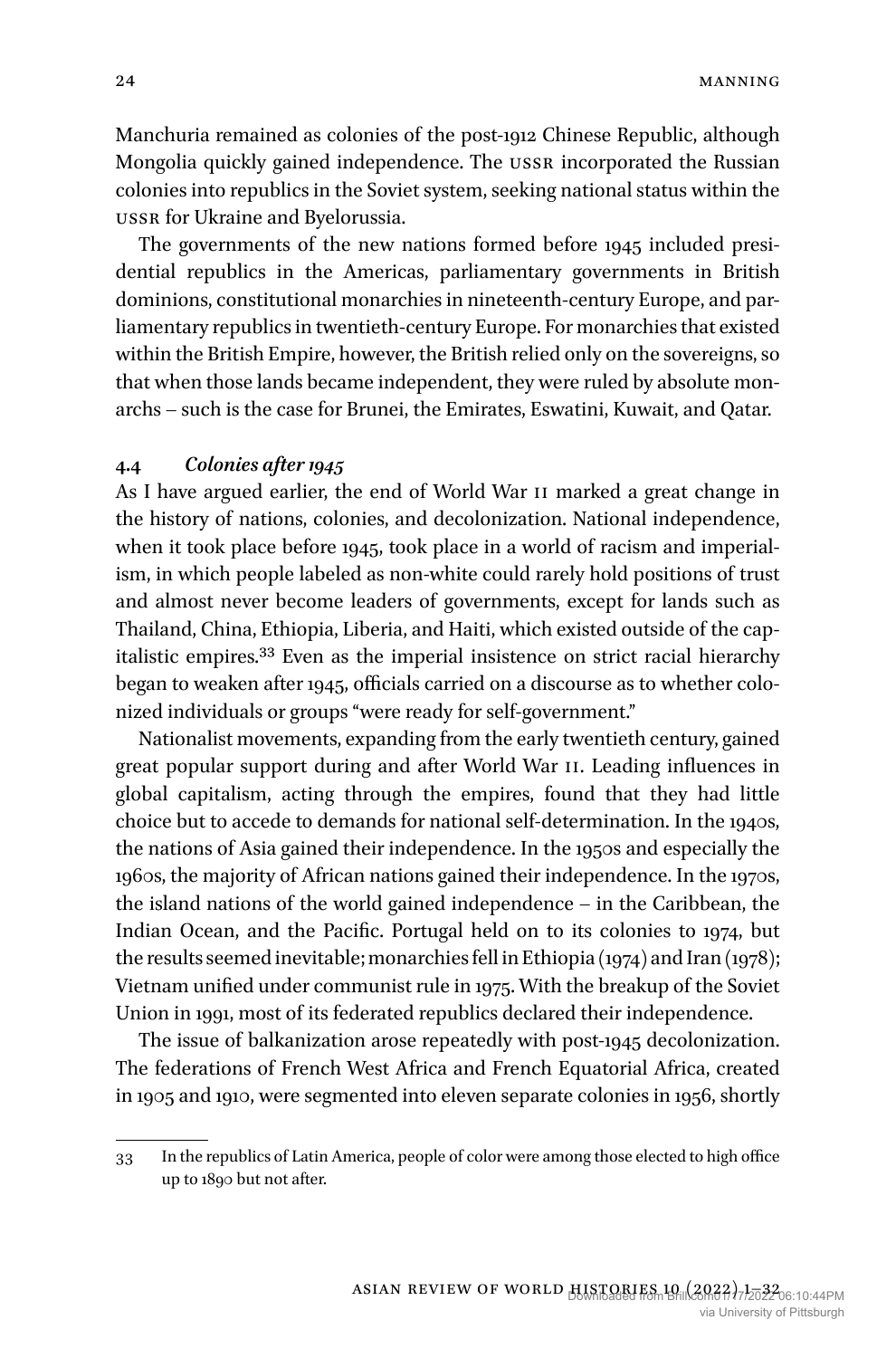before independence, in a collaboration between France's Ministry of Colonies and an allied African leader (Manning 1998:145). French Indochina broke into its constituent three nations with independence. Britain assembled federations of colonies in the postwar era, but most broke up on the eve of independence: they were for Central Africa, East Africa, and the Caribbean. The federation of Malaysia succeeded except that it expelled Singapore. In brutal civil wars, Bangla Desh broke away from Pakistan, Eritrea broke away from Ethiopia, and South Sudan broke away from Sudan; the split of Guinea-Bissau and Cape Verde was more amicable. Korea, Germany, and Austria were divided among the powers after World War II; Austria and Germany were reunified; Korea was to remain divided after a 1950–54 war of both regional and global powers. Indonesia had to recognize the independence of ex-Portuguese Timor-Leste, but otherwise avoided balkanization.

The incorporation of colonies into imperial homelands continued after 1945, but at a slower rate than before. The United States admitted Hawaii and Alaska as states in 1959; Canada admitted Newfoundland and Labrador as a province in 1949. France annexed Martinique, Guadeloupe, Guiana, and Réunion as departments of France in 1946; France had previously claimed Algeria as part of the metropole but released it in 1962. Portugal incorporated the Azores and Madeira as an autonomous region in 1976, after the Portuguese revolution. The Russian Republic, with its complex ethnicities in the east, faced difficult decisions. When a social movement in Chechnia sought to gain national independence, Russia more than equaled the violence of the rebels and successfully repressed the uprising.

In the forms of government for postwar decolonization, British and French rulers set up parliamentary republics as they left their colonies. Thus, Israel and India continue as parliamentary states. But the strains of neocolonialism and other difficulties of independence led commonly to military seizures of power and dictatorships. As these decolonized nations returned to civilian rule, they tended overwhelmingly to create presidential republics, so that this form of government is now predominant throughout the world. Nevertheless, Germany, Japan, and Italy reestablished parliamentary government after World War II. More generally, as new constitutions were written in the twentieth century after national upheaval, they tended to take the form of presidential republics – as with Russia, Iran, and many African nations. In the European and Asian countries in which communist parties came to power (also including Cuba), government took the form of a single-party republic, a people's republic. Relying on the logic of democratic centralism for party discipline and systems for limiting corruption, after World War II this system from the Soviet

Asian Review of World Histories 10 (2022) 1–32 Downloaded from Brill.com01/17/2022 06:10:44PM

via University of Pittsburgh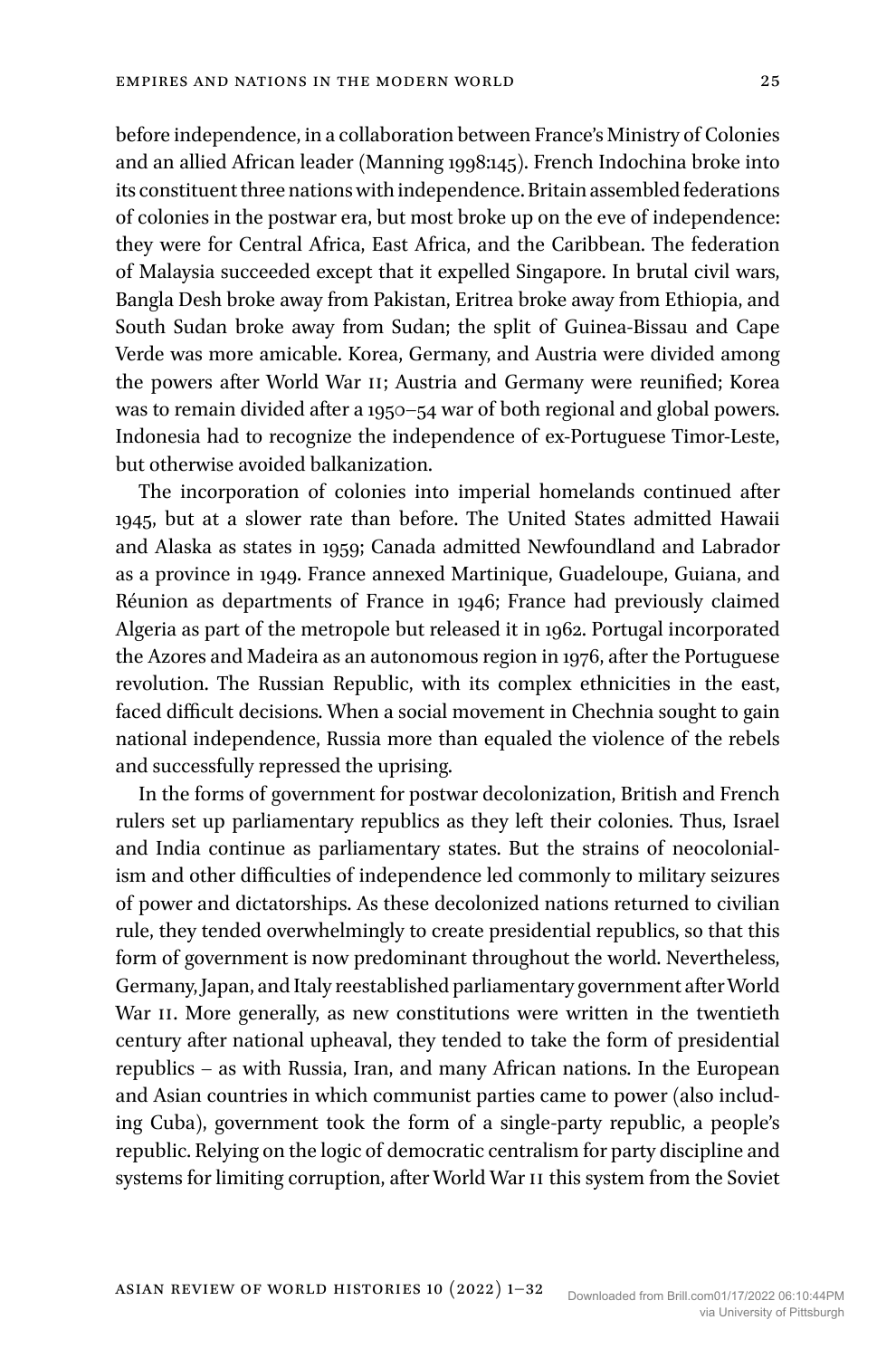Union was applied in various countries for periods ranging from four to seven decades. Nationalist regimes in African and Asian countries governed by this logic for shorter periods of time.

Dictatorships, which became quite prominent during the interwar and wartime years, arose again in postwar Latin America, Asia, Africa, and Europe. On the other hand, social movements have had some success in replacing dictators with representative governments, as in Eastern Europe and francophone Africa in 1989 and thereafter. Dictatorship, however, remains an unsolved problem in governance.

#### **5 Post-Imperial Politics, since 1964**

While great-power tensions dominate the headlines of the expanding system of global communications, the world of today is different from that of a century ago, when ten imperial powers held full power over the global political system. Partly because those imperial powers exercised their power ineffectively, the new system of global politics allows for many more voices. Yet the functioning and the direction of the new, nationally focused political system are not yet clear.

## **5.1** *The Group of 77*

The cumulative effects of decolonization revealed themselves in 1964 as a new group formed within the United Nations. The Group of 77 (G-77) announced itself on June 15, 1964, when the Joint Declaration of the Seventy-Seven Developing Countries was issued by its seventy-seven signatories at the end of the first session of the United Nations Conference on Trade and Development (UNCTAD) in Geneva. The resolution called for making the trade concerns of developing nations a higher priority, with equal votes for all nations in UNCTAD rather than weighted votes favoring big powers.34 With this step, one may say that the era of national interplay had begun. With the United Nations as an arena for debate, "developing" nations launched their formal claim for recognition as an interest group and power bloc. The former imperial powers and their close allies were becoming, increasingly, a minority of the General Assembly. A few years later, the one major change ever to take place in the composition of the UN Security Council took place, when the People's Republic of China was admitted in 1971 to the UN and to a seat as a permanent member of the Security Council, by a vote of  $76$  in favor,  $35$  opposed, and  $17$  abstentions – on the 21st

<sup>34</sup> The United States and United Kingdom lobbied without success for weighted votes.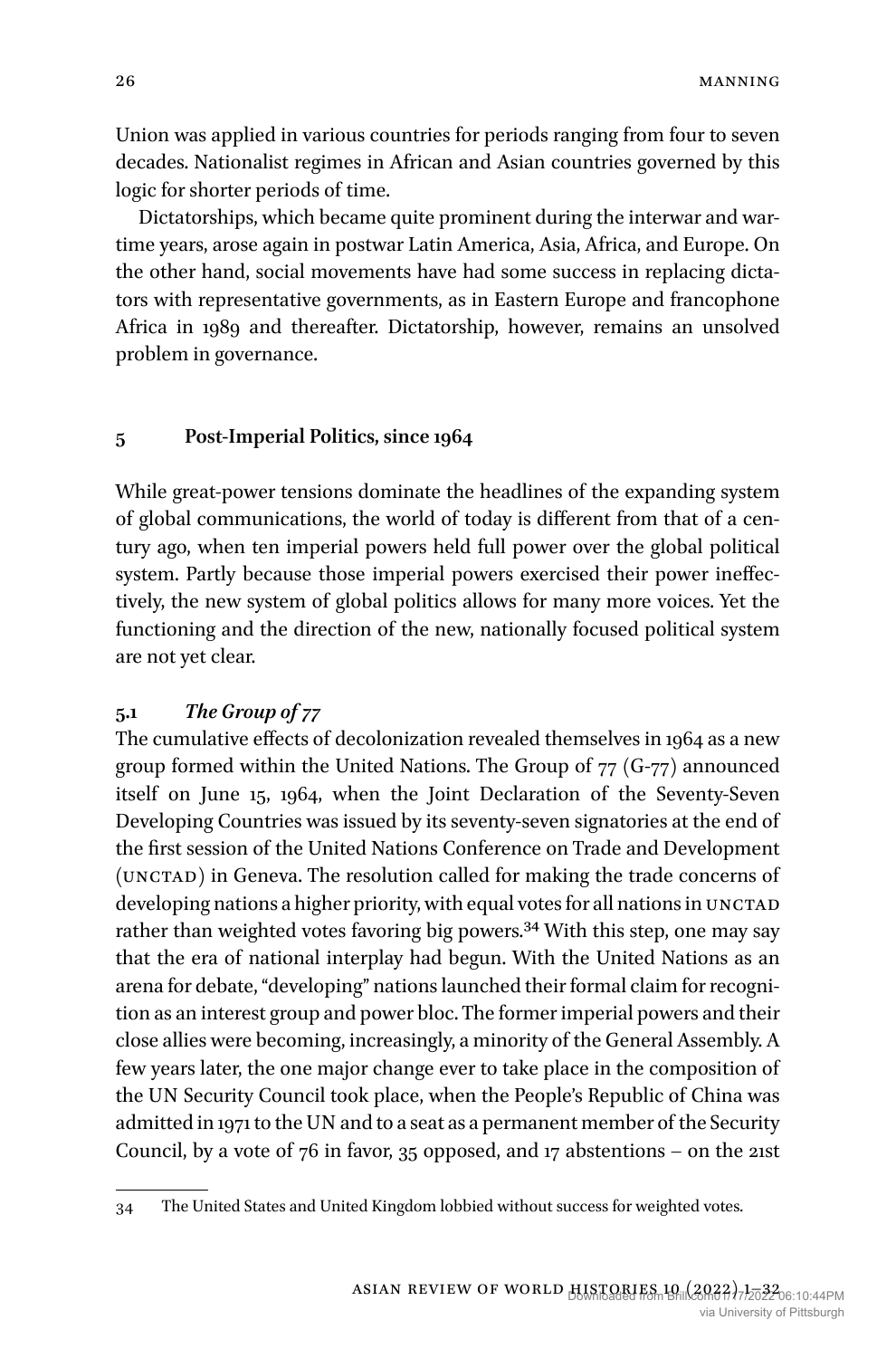ballot. The other permanent members of the Security Council remained the United States, the USSR, Britain, and France.

The continuing stream of newly independent nations provided one dynamic of change at the UN and in the balance of world politics. This expansion in the number of national polities generated several related transformations in its wake. The Group of 77 ([www.g77.org\)](http://www.g77.org) met every year under a rotating presidency, usually in New York near UN headquarters, and adopted position papers. In a second dynamic, the oil-producing nations, allied as the Organization of the Petroleum Exporting Countries, came to have substantial power in global economic relations from 1970. Thirdly, the UN Educational, Scientific, and Cultural Organization ([en.unesco.org\)](http://en.unesco.org), with its focus on education, science, culture, and communication, became a forum for cultural discourse in the community of nations. A fourth approach was the G-77 proposal for a New International Economic Order, with discussions of global trade equity that continued into the 1980s (Borowy 2018). A fifth area of change was the growth in global bureaucracies (both inside and beyond the UN), which grew for multiple purposes, with membership distributed throughout the full community of nations.

The former imperial powers responded in various ways to the formation of the G-77 and the priorities that it formulated. Having acknowledged, willingly or not, the independence of so many new nations, wealthy nations sought new ways to protect their own interests. They invested in cultural ties to keep independent nations tied to former metropoles, and in efforts to create new international collaborations. Most prominently, in response to global economic changes, the great powers and great corporations formed new organizational structures in the 1970s, in large part to respond to the initiatives of ex-colonies. An annual meeting of economists at Davos, Switzerland, expanded in 1973 to invite finance ministers of big economies. The Davos meeting continued as the World Economic Forum of economic and political leaders. The same discussion led to an annual summit, beginning in 1975, of heads of state from the United States, France, Italy, Japan, the United Kingdom, and West Germany; Canada soon joined to make it the "G7 summit."35

At both Davos and G7 meetings, organizers sought to create structures and to propagate a revised ideology giving more attention to corporate priorities. Neoliberal ideology caused substantial cuts in public services worldwide, campaigned against regulation of corporations, and rejected any adjustment of

<sup>35</sup> G7 meetings have been held in Europe, North America, and Japan. In 1977, the Soviet Union was invited to join what became the G-8; in 2014 the Soviet Union's successor, the Russian Republic, was suspended in response to its annexation of Crimea.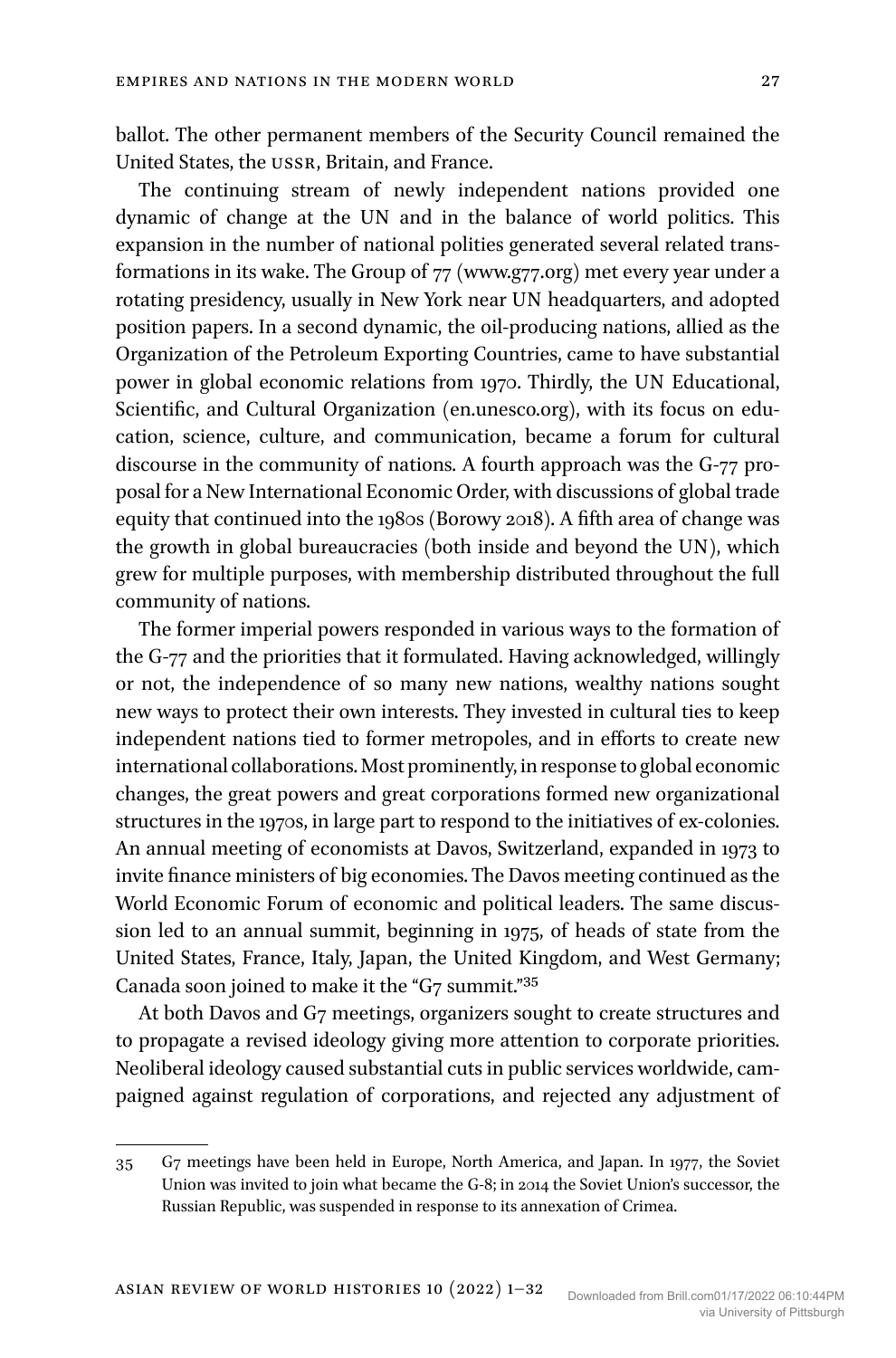trade relations to benefit developing regions. Creation of the G7 and its variants has been another effort to strengthen the great powers at the expense of the full community of nations. By the 1990s, the United States sought increasingly to avoid working through the UN, with creation of the World Trade Organization (WTO) as one alternative. UNCTAD, formed in 1964, included all UN members in global trade negotiations, where WTO restricted its membership to wealthy nations. The G-77 has weakened over time, but its potential unity may become influential.

When the Soviet Union collapsed in 1991 and 1992, the final great wave of decolonization led to the national independence of Estonia, Latvia, Lithuania, Kazakhstan, Uzbekistan, Tajikistan, Kirghizstan, Armenia, Azerbaijan, and Georgia. (Ukraine and Belarus also gained full national independence, though they had held UN membership since 1945.) As the USSR dissolved, there were calls for restructuring the Security Council, adding new countries and perhaps removing certain countries. The existing permanent members of the Security Council refused to change – they have since maintained that position.36

## **5.2** *Questions and Directions for the Twenty-First Century*

In the seventy-five years since 1945, considerable information has accumulated on the functioning of a global political system centered on governance within nations, a system in which empires no longer play a part. It is time for an assessment of the new system.

Has the creation of a global order of nearly two hundred states and no empires been beneficial to the functioning of global political relations? Has it been beneficial to social welfare of the global population? Or to the populations of nations that experienced decolonization? Has the existence of national states, with formal responsibility to citizen constituents, led to greater attention to health, education, and public facilities for citizens than was the case with imperial governments? Does global capitalism benefit from nationhood as it did from empire?

There are many complications to such an assessment. While no quick answer can be proposed here, it is possible to list some of the relevant factors to be assessed. National governments are commonly weak, dictatorial, short on funds, subject to coercion by corporations and larger states, and hence erratic in their delivery of services; ethnic and regional discrimination have grown within nations. On one hand, one may argue that national units do sustain a sense of national community that can have other benefits. On the other hand, national community may be undermined by the postcolonial situation: in one

<sup>36</sup> Immediately after the collapse of the USSR and Eastern European socialism, the European Union expanded to twenty-seven members.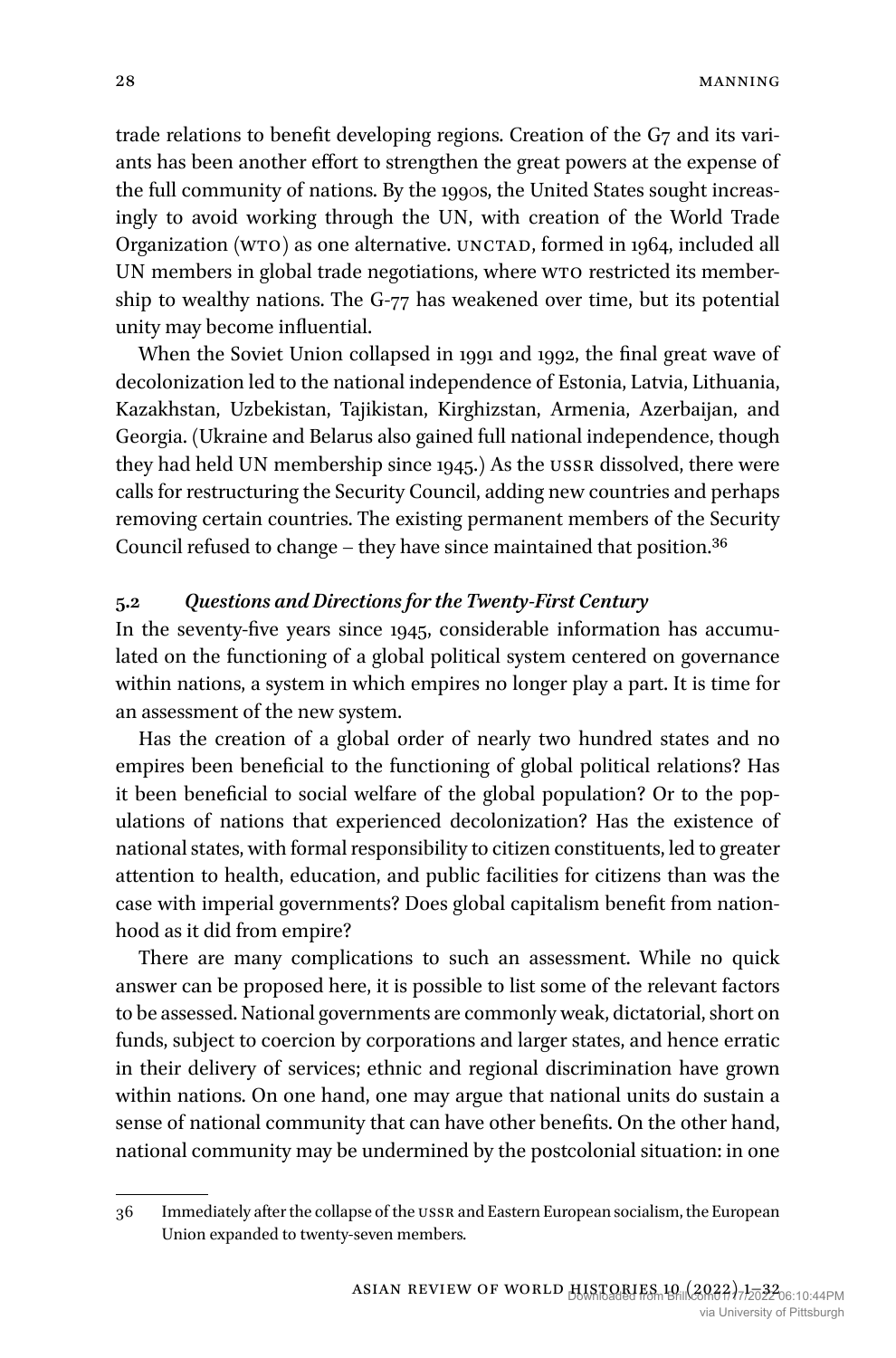incisive analysis, William F. S. Miles has examined the postcolonial legacies of several peoples whose lands were partitioned by British and French colonial boundaries, finding that the scars of the colonial order constrain their social advance and tie them to the metropole (Miles 2014).

As part of an assessment, what directions for global politics can be imagined? So far, it appears that the G-77 maintains its existence as a framework for discourse among the majority of the world's nations. At latest count, the G-77 has 134 national members. China, while not a member, associates itself with each of the policy statements of the G-77, which are identified as authored by "The G-77 and China." The G-77 maintains its base within the United Nations and supports the UN as a basis for global discourse; yet the G-77 has not greatly advanced its institutional strength.

One can imagine that the Atlantic-based G7 would seek to remain a power center as long as possible, hoping to dominate world affairs. But these nations, while wealthy, are not well positioned to grow in population or relative economic strength. Meanwhile, the smaller states will surely press for changes in global politico-economic structure. As a result, the G7 is perhaps becoming a regional rather than global center of power.

With the dissolution of the Soviet Union in 1991, the United States became the world's lone superpower – an arguably unprecedented status and one that lasted little more than two decades before China's economic and political challenge was felt. Projections show that China now equals the United States in PPP-GDP and will substantially surpass the country in nominal GDP within a decade.37 As such, China will face three choices: to reinvent empire and emphasize its own unique economic and political power, to give primacy to global collaboration as suggested by its alliance with the G-77, or to form an alliance with other big powers to compete with the G7. Regarding the latter possibility, China might ally with other such rising powers as India, Indonesia, Brazil, Korea, and Nigeria – or indeed with Japan, Russia, Mexico, Turkey, Spain, or Australia.

The United Nations is likely to persist, since it has long survived, though its current structure is antiquated. On one hand, it is difficult to see how a consensus for UN reform would arise. A global competition between the G7 and China would, in response, strengthen the influence of the UN as a mediator – if its structure and financing could be updated. The role of the Group of 77 in global negotiations might become that of a facilitator and guarantor of global consensus.

<sup>37</sup> Chinese population, however, is likely to soon begin a slow decline. Demographic projections show that Nigeria and Indonesia will surpass the United States in population by 2050.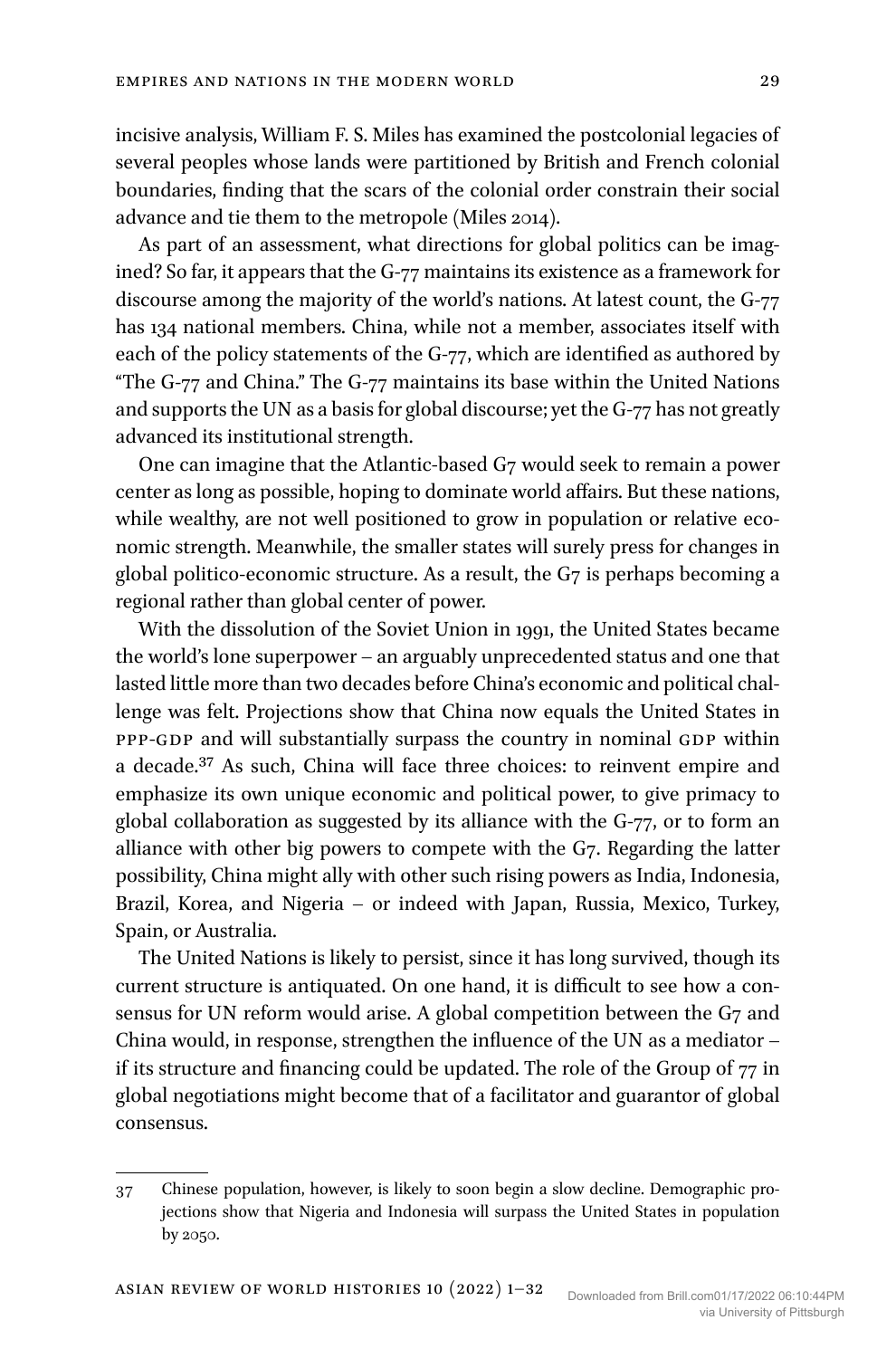#### **References**

- Abu-Lughod, Janet. 1989. *Before European Hegemony: The World-System, A.D. 1250–1350*. New York: Oxford University Press.
- Adelman, Jeremy. 2006. *Sovereignty and Revolution in the Iberian Atlantic*. Princeton: Princeton University Press.
- Anderson, Benedict. 2006. *Imagined Communities: Reflections on the Origin and Spread of Nationalism*, rev. ed. New York: Verso.
- Banaji, Jairus. 2020. *A Brief History of Commercial Capitalism*. Chicago: Haymarket Books.
- Bayly, C. A. 2004. *The Birth of the Modern World, 1780–1914*. Cambridge: Cambridge University Press.
- Berghahn, Volker. 2006. *Europe in the Era of Two World Wars: From Militarism and Genocide to Civil Society, 1900–1950*. Princeton: Princeton University Press.
- Black, Jeremy. 2019. *War and Its Causes*. Lanham, Md.: Rowman & Littlefield.
- Borowy, Iris. 2018. "Science and Technology for Development in a Postcolonial World: Negotiations at the United Nations, 1960–1980." *NTM Zeitschrift für Geschichte der Wissenschaften, Technik und Medizin* 26: 31–62.
- Brandon, Pepijn. 2015. *War, Capital, and the Dutch State, 1588–1795*. Leiden: Brill.
- Burbank, Jane, and Frederick Cooper. 2010. *Empires in World History: Power and the Politics of Difference*. Princeton: Princeton University Press.

Darwin, John. 2007. *After Tamerlane: The Global History of Empire*. London: Allen Lane.

- De Zwart, Pim, and Jan Luiten van Zanden. 2018. *The Origins of Globalization: World Trade in the Making of the Global Economy, 1500–1800*. Cambridge: Cambridge University Press.
- Ehret, Christopher. 2016. *Civilizations of Africa: A History to 1800*, 2nd ed. Charlottesville: University of Virginia Press.
- Fredrickson, George. 2002. *Racism: A Short History*. Princeton: Princeton University Press.
- Geggus, David. 2001. *The Impact of the Haitian Revolution in the Atlantic World*. Columbia, S.C.: University of South Carolina Press.
- Gellner, Ernest. 1997. *Nationalism*. London: Weidenfeld and Nicolson.
- Getz, Trevor R., and Heather Streets-Salter. 2011. *Modern Imperialism and Colonialism: A Global Perspective*. Boston: Prentice Hall.
- Gordon, Stewart. 1993. *The Marathas, 1600–1818*. Cambridge: Cambridge University Press.
- Grafe, Regina, and Oscar Gelderblom. 2010. "The Rise and Fall of the Merchants Guilds: Re-thinking the Comparative Study of Commercial Institutions in Premodern Europe." *Journal of Interdisciplinary History* 40: 477–511.
- Hämäläinen, Pekka. 2008. *The Comanche Empire*. New Haven: Yale University Press.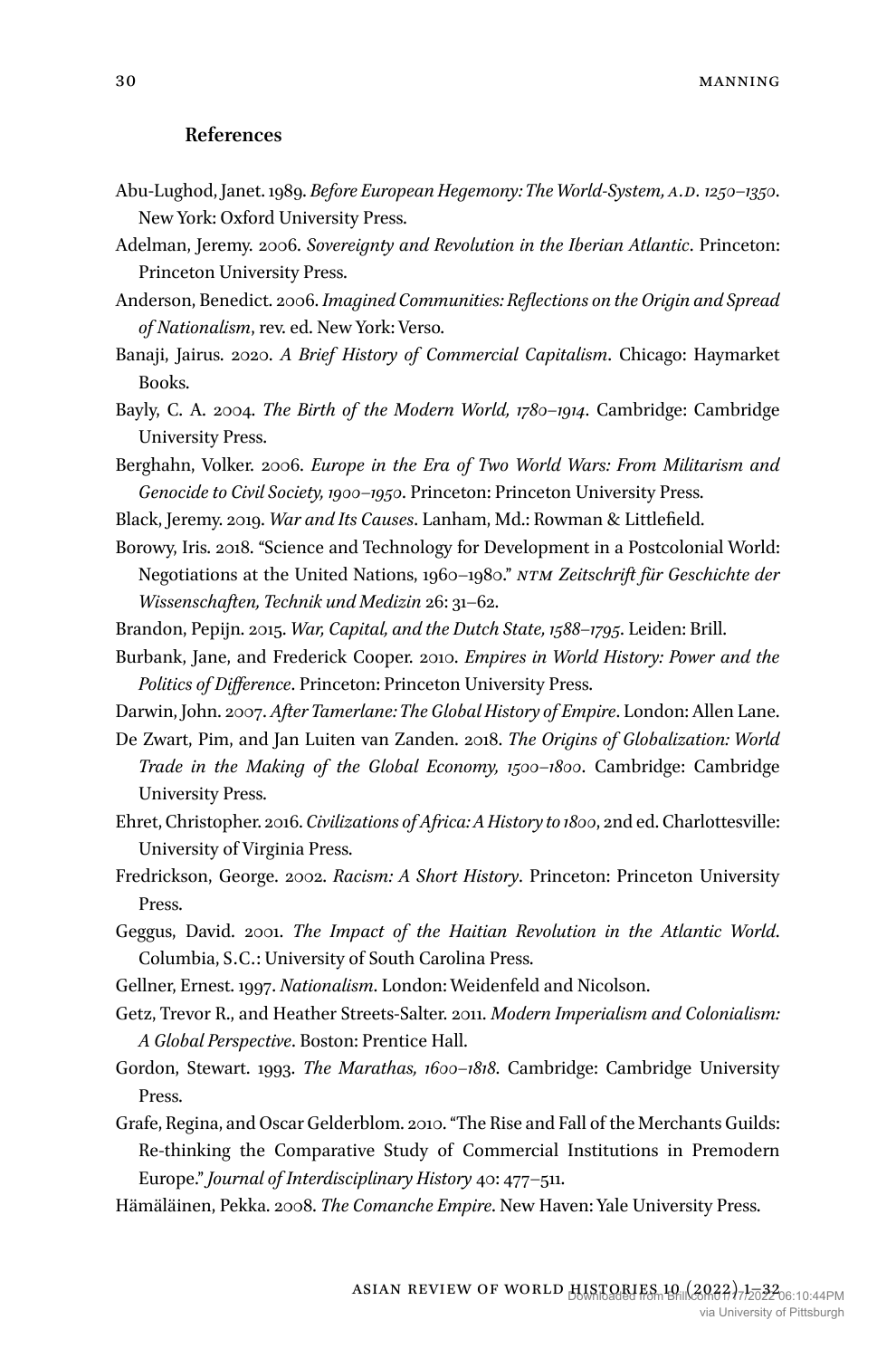- Hopkins, A. G. 2018. *American Empire: A Global History*. Princeton: Princeton University Press.
- Hughes, Robert. 1986. *The Fatal Shore*. New York: Knopf.
- Jansen, Jan C., and Jürgen Osterhammel. 2017. *Decolonization: A Short History*. Princeton: Princeton University Press.
- Jarrett, Mark. 2013. *The Congress of Vienna and Its Legacy: War and Great Power Diplomacy after Napoleon*. London: I. B. Tauris.
- Kennedy, Paul. 1987. *The Rise and Fall of the Great Powers: Economic Change and Military Conflict from 1500 to 2000*. New York: Random House.
- Kloppenberg, James T. 2016. *Toward Democracy: The Struggle for Self-Rule in European and American Thought*. New York: Oxford University Press.
- Kohn, Hans. 1961. *The Idea of Nationalism: A Study in Its Origins and Background*. New York: Macmillan.
- Langley, J. Ayodele. 1973. *Pan-Africanism and Nationalism in West Africa, 1900–1945: A Study in Ideology and Social Classes*. Oxford: Clarendon Press.
- Law, Robin. 1991. *The Oyo Empire, c. 1600–1836: A West African Imperialism in the Era of the Atlantic Slave Trade*. Oxford: Oxford University Press.
- Lieberman, Victor. 2021. "Why Was Nationalism European? Political Ethnicity in Asia and Europe, 1400–1850." *Journal of Global History* 16 (1): 4–23.
- Lieberman, Victor. 2003, 2009. *Strange Parallels. Southeast Asia in Global Context, c. 800–1830*. 2 vols. Cambridge: Cambridge University Press.
- Manela, Erez. 2007. *The Wilsonian Moment: Self-Determination and the International Origins of Anticolonial Nationalism*. Oxford: Oxford University Press.
- Manning, Patrick. 2020. *A History of Humanity: The Evolution of the Human System*. Cambridge: Cambridge University Press.
- Manning, Patrick. 1998. *Francophone Sub-Saharan Africa, 1800–1995*, 2nd ed. Cambridge: Cambridge University Press.
- Marseille, Jacques. 1984. *Empire colonial et capitalisme français: Histoire d'un divorce*. Paris: A. Michel.
- Miles, William F. S. 2014. *Scars of Partition: Postcolonial Legacies in French and British Borderlands*. Lincoln: University of Nebraska Press.
- Morris-Suzuki, Tessa. 1998. *Re-inventing Japan: Time, Space, Nation*. Armonk, N.Y.: M. E. Sharpe.
- North, Douglass C. 1966. *The Economic Growth of the United States, 1790–1860*. New York: Norton.
- Parker, Geoffrey. 2013. *Global Crisis: War, Climate Change and Catastrophe in the Seventeenth Century*. New Haven: Yale University Press.
- Rieber, Alfred J. 2014. *The Struggle for the Eurasian Borderlands: From the Rise of Early Modern Empires to the End of the First World War*. Cambridge: Cambridge University Press.